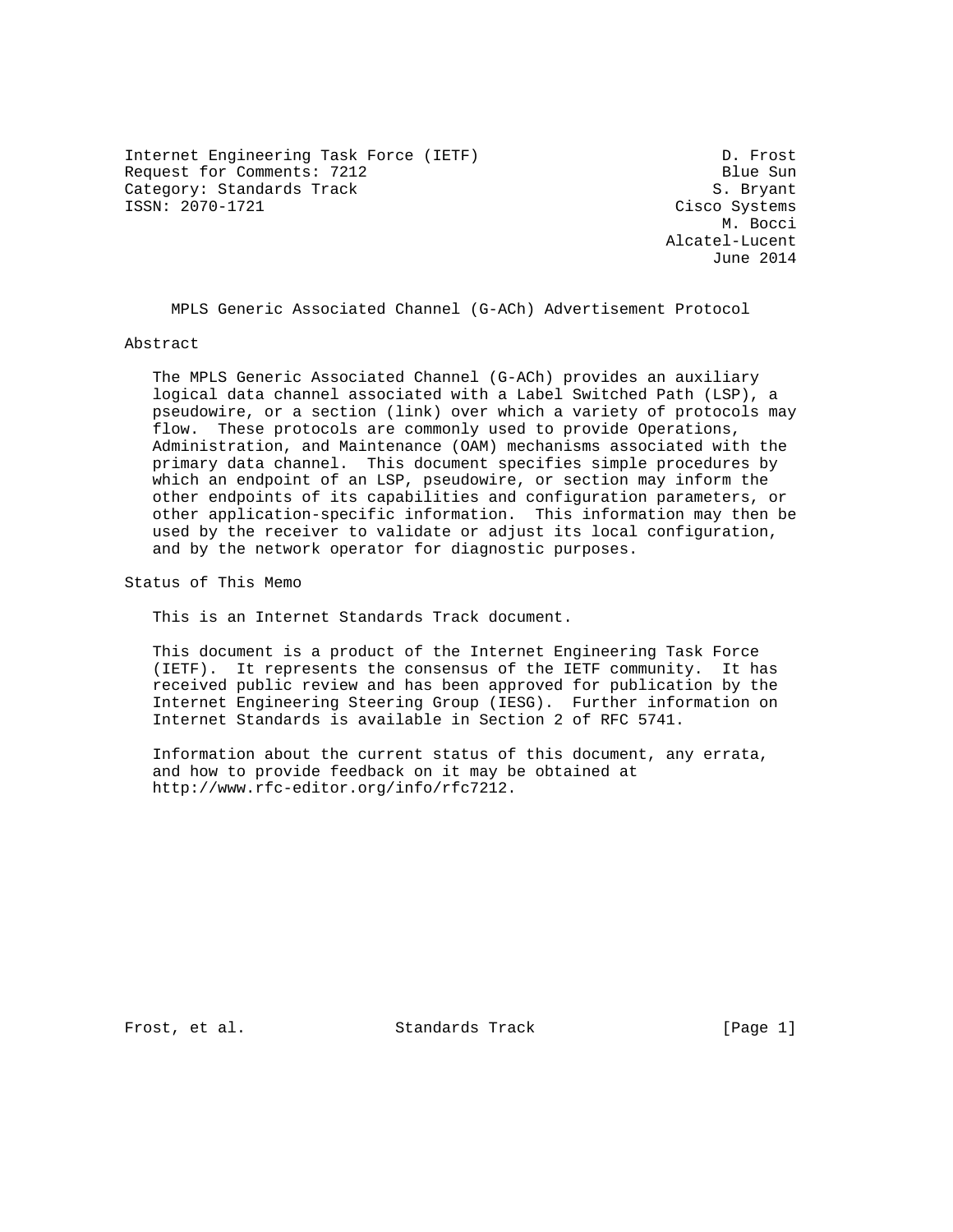# Copyright Notice

 Copyright (c) 2014 IETF Trust and the persons identified as the document authors. All rights reserved.

 This document is subject to BCP 78 and the IETF Trust's Legal Provisions Relating to IETF Documents

 (http://trustee.ietf.org/license-info) in effect on the date of publication of this document. Please review these documents carefully, as they describe your rights and restrictions with respect to this document. Code Components extracted from this document must include Simplified BSD License text as described in Section 4.e of the Trust Legal Provisions and are provided without warranty as described in the Simplified BSD License.

Frost, et al. Standards Track [Page 2]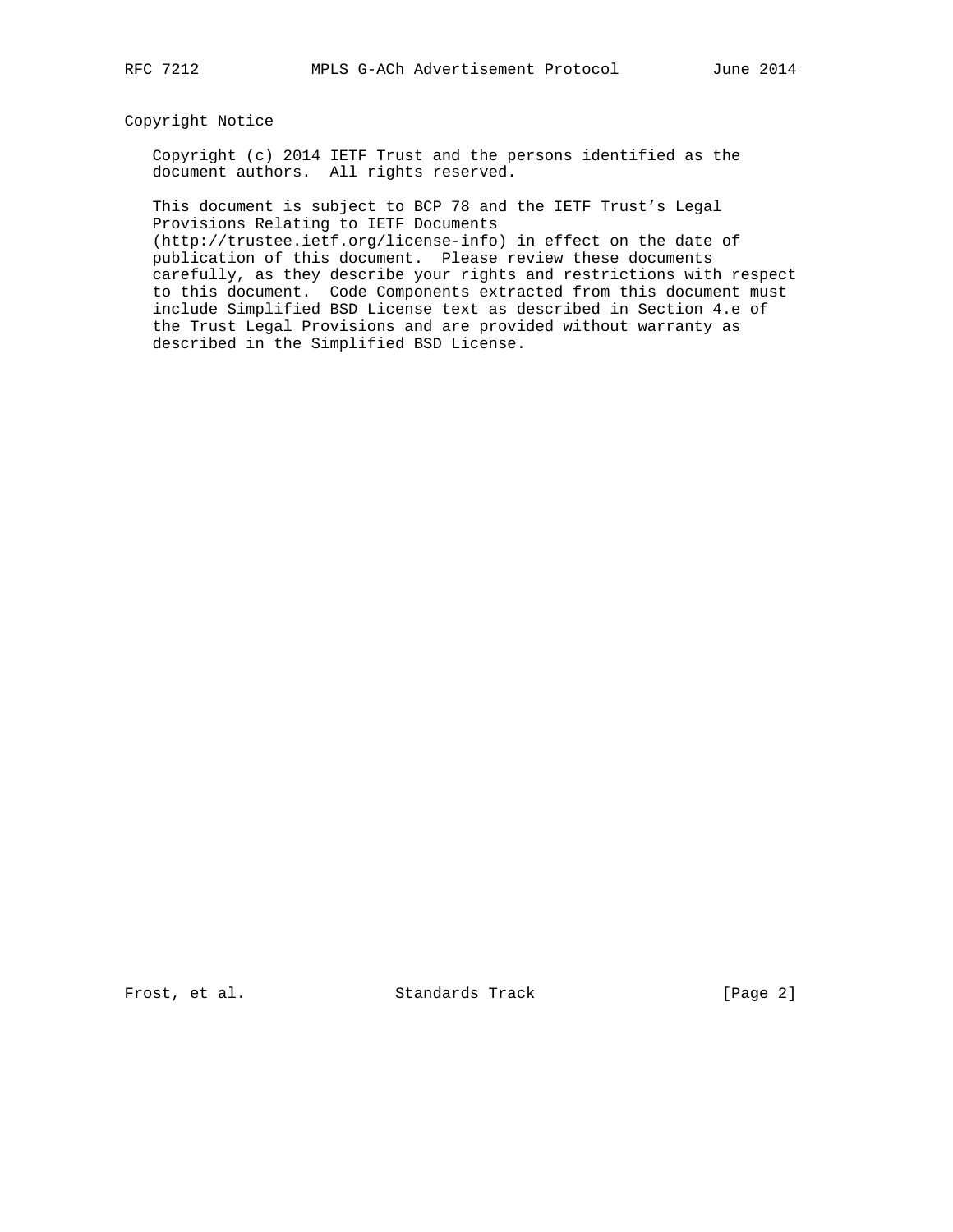# Table of Contents

| 1 <sub>1</sub><br>Introduction $\ldots \ldots \ldots \ldots \ldots \ldots \ldots \ldots$ |  |  | 4              |
|------------------------------------------------------------------------------------------|--|--|----------------|
| 1.1.                                                                                     |  |  | $\overline{4}$ |
| 1.2.                                                                                     |  |  | 5              |
| Requirements Language<br>1.3.                                                            |  |  | 6              |
|                                                                                          |  |  | 6              |
|                                                                                          |  |  | 7              |
| 3.1.                                                                                     |  |  | 8              |
| 3.2.<br>Applications Data Block                                                          |  |  | 9              |
| 3.3.                                                                                     |  |  | 10             |
| 4. G-ACh Advertisement Protocol TLVs                                                     |  |  | 1 <sub>0</sub> |
| 4.1.                                                                                     |  |  | 11             |
| 4.2.                                                                                     |  |  | 11             |
| 4.3.                                                                                     |  |  | 12             |
| 4.4.                                                                                     |  |  | 13             |
| GAP Authentication TLV<br>4.5.                                                           |  |  | 14             |
|                                                                                          |  |  | 14             |
| Message Transmission<br>5.1.                                                             |  |  | 14             |
| 5.2.                                                                                     |  |  | 15             |
|                                                                                          |  |  | 16             |
| Authentication Key Identifiers<br>$6.1$ .                                                |  |  | 16             |
| 6.2.<br>Authentication Process                                                           |  |  | 17             |
| 6.3.                                                                                     |  |  | 18             |
| 7.                                                                                       |  |  | 18             |
| Manageability Considerations<br>8 <sub>1</sub>                                           |  |  | 19             |
| 9.                                                                                       |  |  | 19             |
|                                                                                          |  |  | 20             |
| 10.1. Associated Channel Type Allocation                                                 |  |  | 20             |
| 10.2. Allocation of Address Family Numbers                                               |  |  | 20             |
| Creation of G-ACh Advertisement Protocol Application<br>10.3.                            |  |  |                |
|                                                                                          |  |  | 20             |
|                                                                                          |  |  |                |
| Creation of G-ACh Advertisement Protocol TLV Registry .<br>10.4.                         |  |  | 21             |
|                                                                                          |  |  | 2.1            |
|                                                                                          |  |  | 21             |
| Normative References<br>12.1.                                                            |  |  | 21             |
| 12.2.<br>Informative References                                                          |  |  | 22             |

Frost, et al. Standards Track [Page 3]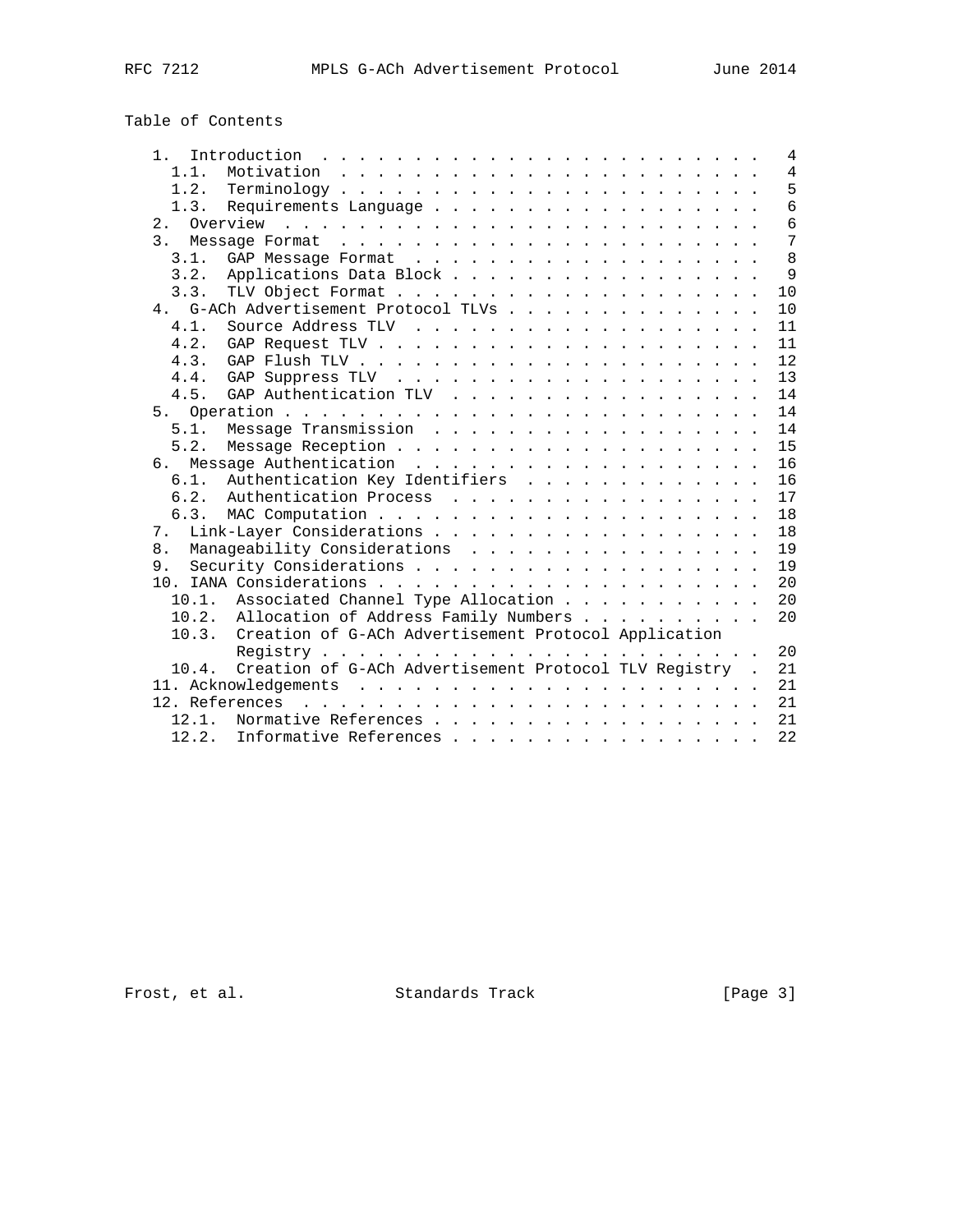# 1. Introduction

 The MPLS Generic Associated Channel (G-ACh) is defined and described in [RFC5586]. It provides an auxiliary logical data channel over which a variety of protocols may flow. Each such data channel is associated with an MPLS Label Switched Path (LSP), a pseudowire, or a section (link). An important use of the G-ACh and the protocols it supports is to provide Operations, Administration, and Maintenance (OAM) [RFC6291] capabilities for the associated LSP, pseudowire, or section. Examples of such capabilities include Pseudowire Virtual Circuit Connectivity Verification (VCCV) [RFC5085]; Bidirectional Forwarding Detection (BFD) for MPLS [RFC5884]; and MPLS packet loss, delay, and throughput measurement [RFC6374]; as well as OAM functions developed for the MPLS Transport Profile (MPLS-TP) [RFC5921].

 This document specifies procedures for an MPLS Label Switching Router (LSR) to advertise its capabilities and configuration parameters, or other application-specific information, to its peers over LSPs, pseudowires, and sections. Receivers can then make use of this information to validate or adjust their own configurations, and network operators can make use of it to diagnose faults and configuration inconsistencies between endpoints. Note that in this document the term "application" refers to an application that uses the protocol defined herein (and hence operates over the G-ACh), and it should not be confused with an end-user application.

 The main principle guiding the design of the MPLS G-ACh Advertisement Protocol (GAP) is simplicity. The protocol provides a one-way method of distributing information about the sender. How this information is used by a given receiver is a local matter. The data elements distributed by the GAP are application specific and, except for those associated with the GAP itself, are outside the scope of this document. An IANA registry has been created to allow GAP applications to be defined as needed.

 The assignment of application identifiers and associated GAP parameters for protocols other than the GAP itself is outside the scope of this document. Such assignments can be made in subsequent documents according to the IANA considerations specified here.

## 1.1. Motivation

 It is frequently useful in a network for a node to have general information about its adjacent nodes, i.e., those nodes to which it has links. At a minimum, this allows a human operator or management application with access to the node to determine which adjacent nodes this node can see; this is helpful when troubleshooting connectivity problems. A typical example of an "adjacency awareness protocol" is

Frost, et al. Standards Track [Page 4]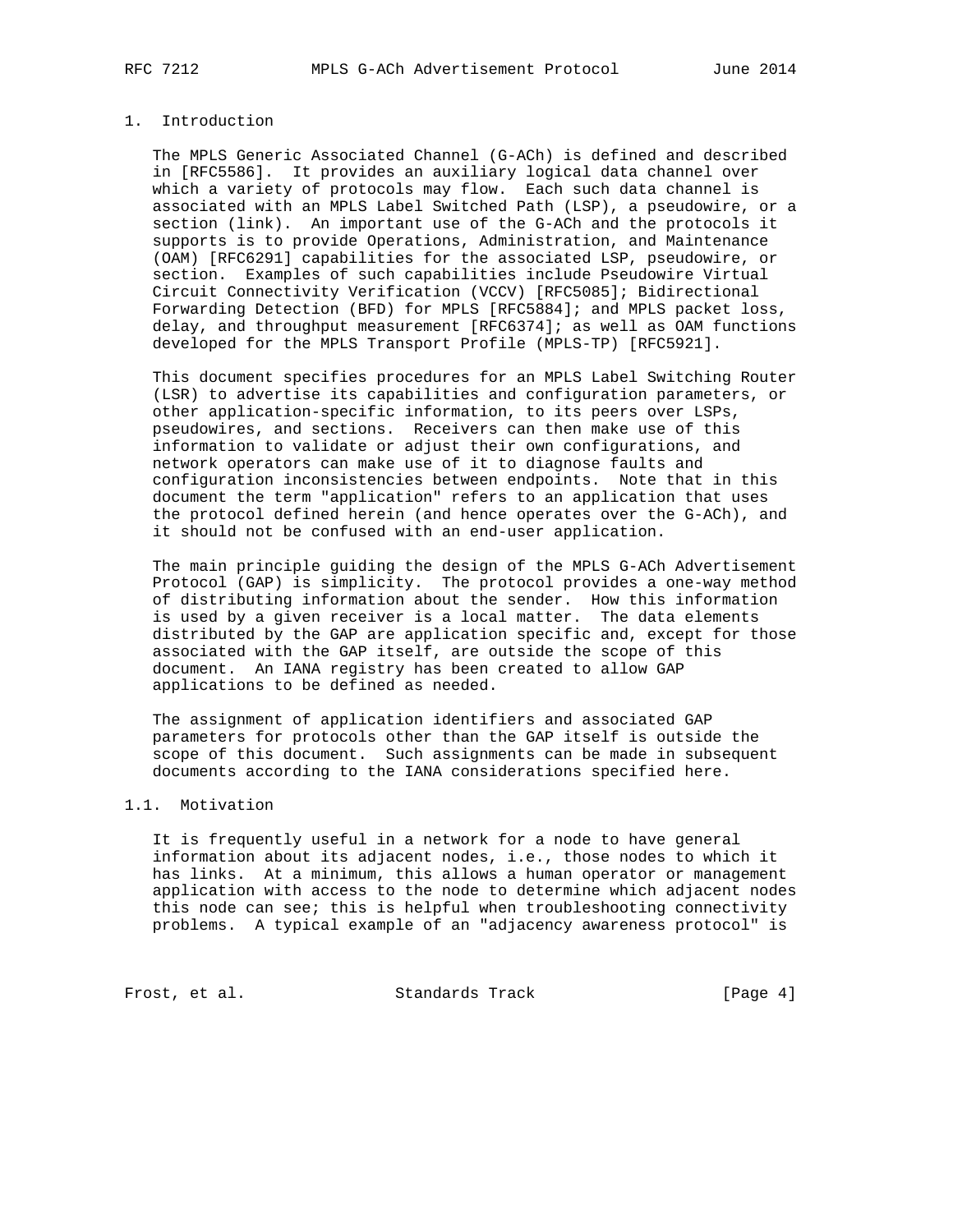the Link Layer Discovery Protocol [LLDP], which can provide various pieces of information about adjacent nodes in Ethernet networks, such as system name, basic functional capabilities, link speed/duplex settings, and maximum supported frame size. Such data is useful both for human diagnostics and for automated detection of configuration inconsistencies.

 In MPLS networks, the G-ACh provides a convenient link-layer-agnostic means for communication between LSRs that are adjacent at the link layer. The G-ACh advertisement protocol presented in this document thus allows LSRs to exchange information of a similar sort to that supported by LLDP for Ethernet links. The GAP, however, does not depend on the specific link-layer protocol in use, and it can be used to advertise information on behalf of any MPLS application.

 In networks based on the MPLS Transport Profile (MPLS-TP) [RFC5921] that do not also support IP, the normal protocols used to determine the Ethernet address of an adjacent MPLS node, such as the Address Resolution Protocol [RFC0826] and IP version 6 Neighbor Discovery [RFC4861], are not available. One possible use of the G-ACh advertisement protocol is to discover the Ethernet media access control addresses of MPLS-TP nodes lacking IP capability [RFC7213]. However, where it is anticipated that the only data that needs to be exchanged between LSRs over an Ethernet link are their Ethernet addresses, then the operator may instead choose to use LLDP for that purpose.

 The applicability of the G-ACh advertisement protocol is not limited to link-layer adjacency, either in terms of message distribution or message content. The G-ACh exists for any MPLS LSP or pseudowire, so GAP messages can be exchanged with remote LSP or pseudowire endpoints. The content of GAP messages is extensible in a simple manner and can include any kind of information that might be useful to MPLS LSRs connected by links, LSPs, or pseudowires. For example, in networks that rely on the G-ACh for OAM functions, GAP messages might be used to inform adjacent LSRs of a node's OAM capabilities and configuration parameters.

## 1.2. Terminology

 Term Definition ----- ------------------------------------------- G-ACh Generic Associated Channel GAL G-ACh Label GAP G-ACh Advertisement Protocol LSP Label Switched Path OAM Operations, Administration, and Maintenance

Frost, et al. Standards Track [Page 5]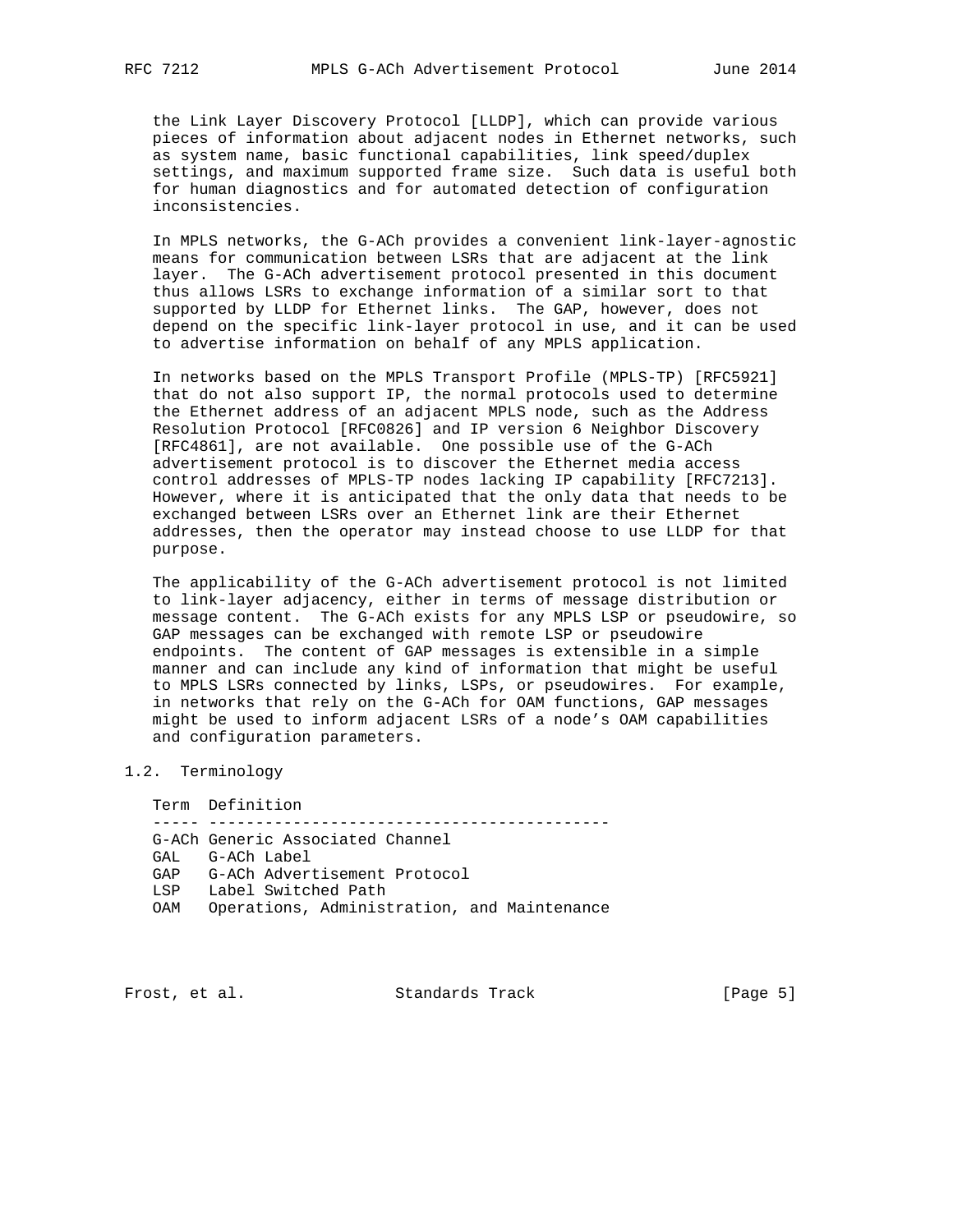## 1.3. Requirements Language

 The key words "MUST", "MUST NOT", "REQUIRED", "SHALL", "SHALL NOT", "SHOULD", "SHOULD NOT", "RECOMMENDED", "NOT RECOMMENDED", "MAY", and "OPTIONAL" in this document are to be interpreted as described in [RFC2119].

2. Overview

 The G-ACh Advertisement Protocol has a simple one-way mode of operation: a device configured to send information for a particular data channel (MPLS LSP, pseudowire, or section) transmits GAP messages over the G-ACh associated with the data channel. The payload of a GAP message is a collection of Type-Length-Value (TLV) objects, organized on a per-application basis. An IANA registry has been created to identify specific applications. Application TLV objects primarily contain static data that the receiver is meant to retain for a period of time, but they may also represent metadata or special processing instructions.

 Each GAP message can contain data for several applications. A sender may transmit a targeted update that refreshes the data for a subset of applications without affecting the data of other applications sent in a previous message. GAP messages are processed in the order in which they are received.

 For example, a GAP message might be sent containing the following data:

Application A: A-TLV4, A-TLV15, A-TLV9

Application B: B-TLV1, B-TLV3

Application C: C-TLV6,

where the TLVx refers to an example GAP TLV.

A second message might then be sent containing:

Application B: B-TLV7, B-TLV3

 Upon receiving the second message, the receiver retains B-TLV1 from the first message and adds B-TLV7 to its B-database. How it handles the new B-TLV3 depends on the rules B has specified for this object type; this object could replace the old one or be combined with it in some way. The second message has no effect on the databases maintained by the receiver for Applications A and C.

Frost, et al. Standards Track [Page 6]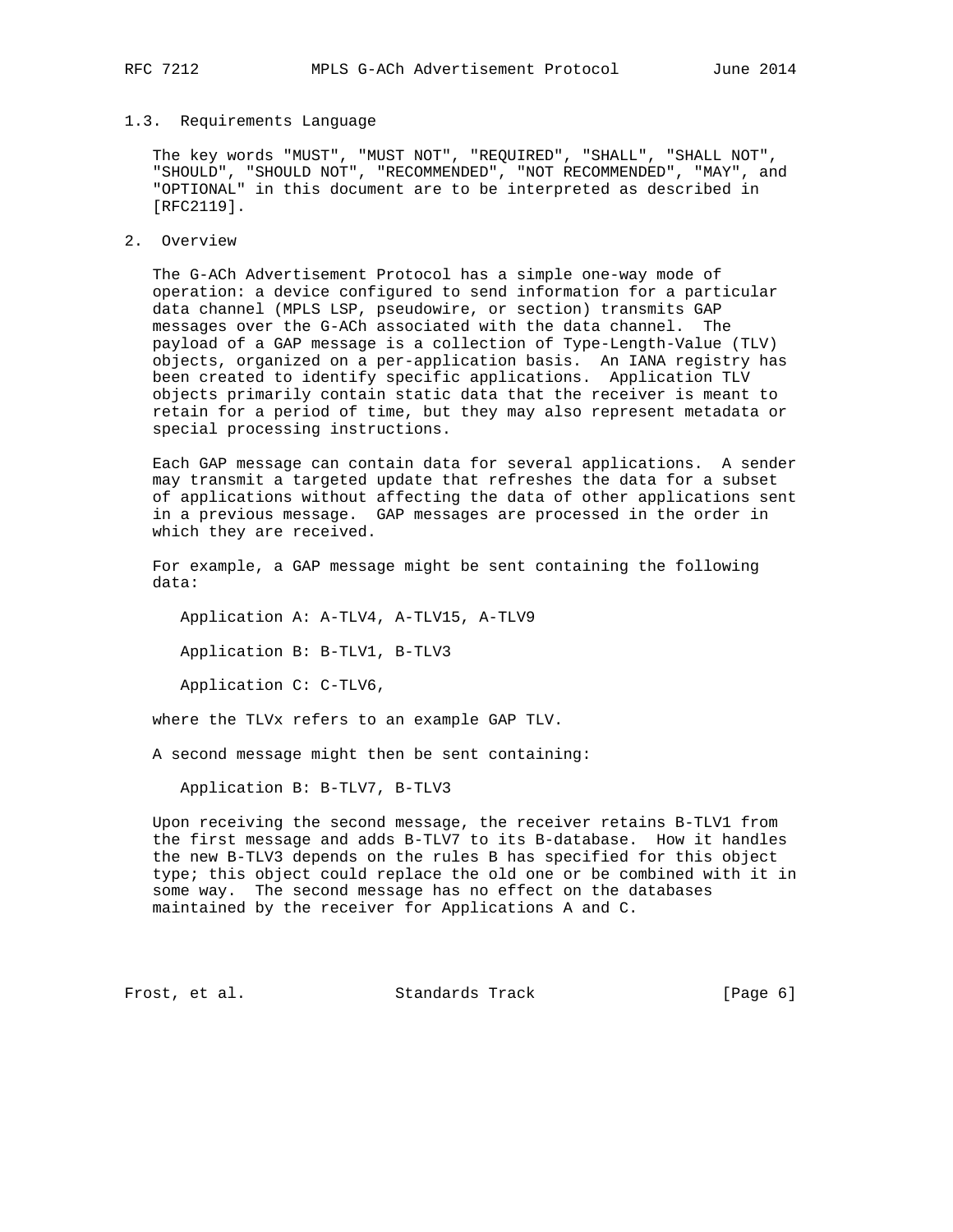describes, a lifetime that informs the receiver how long to wait

 The rate at which GAP messages are transmitted is at the discretion of the sender and may fluctuate over time as well as differ per application. Each message contains, for each application it

before discarding the data for that application.

 The GAP itself provides no fragmentation and reassembly mechanisms. In the event that an application wishes to send larger chunks of data via GAP messages than fall within the limits of packet size, it is the responsibility of the application to fragment its data accordingly. It is the responsibility of the application and the network operator to ensure that the use of the GAP does not congest the link to the peer.

 The GAP is designed to run over a unidirectional channel. However, where the channel is bidirectional, communication may be optimized through the use of a number of messages defined for transmission from the receiver back to the sender. These are optimizations and are not required for protocol operation.

3. Message Format

 An Associated Channel Header (ACH) Channel Type has been allocated for the GAP as follows:

| Protocol                     | Channel Type    |  |
|------------------------------|-----------------|--|
|                              |                 |  |
| G-ACh Advertisement Protocol | $0 \times 0059$ |  |

 For this Channel Type, as noted in [RFC7026], the ACH SHALL NOT be followed by the ACH TLV Header defined in [RFC5586].

 Fields in this document shown as Reserved or Resv are reserved for future specification and MUST be set to zero. All integer values for fields defined in this document SHALL be encoded in network byte order.

 A GAP message consists of a fixed header followed by a GAP payload. The payload of a GAP message is an Application Data Block (ADB) consisting of one or more block elements. Each block element contains an application identifier, a lifetime, and a series of zero or more TLV objects for the application it describes.

 Malformed GAP messages MUST be discarded by the receiver, although an error MAY be logged. If the error is logged remotely, a suitable form of rate limiting SHOULD be used to prevent excessive logging messages being transmitted over the network.

Frost, et al. Standards Track [Page 7]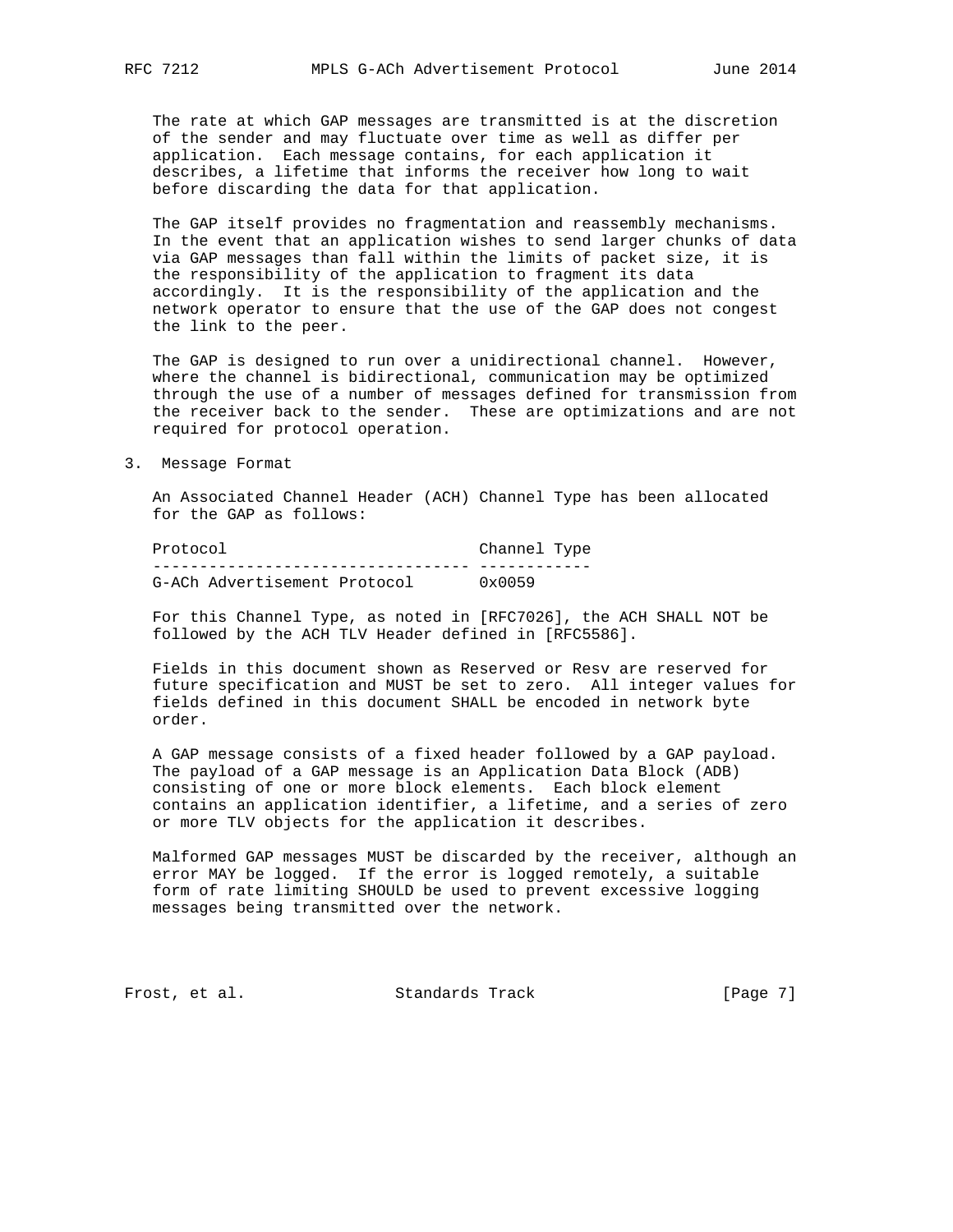Implementations of this protocol version MUST set reserved fields in the message formats that follow to all zero bits when sending and ignore any value when receiving messages.

3.1. GAP Message Format

 The following figure shows the format of a G-ACh Advertisement Protocol message, which follows the Associated Channel Header (ACH):

 $0$  1 2 3 0 1 2 3 4 5 6 7 8 9 0 1 2 3 4 5 6 7 8 9 0 1 2 3 4 5 6 7 8 9 0 1 +-+-+-+-+-+-+-+-+-+-+-+-+-+-+-+-+-+-+-+-+-+-+-+-+-+-+-+-+-+-+-+-+ |Version| Reserved | Message Length +-+-+-+-+-+-+-+-+-+-+-+-+-+-+-+-+-+-+-+-+-+-+-+-+-+-+-+-+-+-+-+-+ Message Identifier +-+-+-+-+-+-+-+-+-+-+-+-+-+-+-+-+-+-+-+-+-+-+-+-+-+-+-+-+-+-+-+-+ Timestamp | | +-+-+-+-+-+-+-+-+-+-+-+-+-+-+-+-+-+-+-+-+-+-+-+-+-+-+-+-+-+-+-+-+ Application Data Block (ADB) +-+-+-+-+-+-+-+-+-+-+-+-+-+-+-+-+-+-+-+-+-+-+-+-+-+-+-+-+-+-+-+-+

Figure 1: GAP Message Format

The meanings of the fields are:

Version (4 bits): Protocol version. This is set to zero.

Reserved (12 bits): MUST be sent as zero.

 Message Length (16 bits): Size in octets of this message, i.e., of the portion of the packet following the Associated Channel Header.

 Message Identifier (MI) (32 bits): Unique identifier of this message. For disambiguation, a sender MUST NOT reuse an MI over a given channel until it is confident that all ADBs associated with it have been expired by the receiver. The sole purpose of this field is duplicate detection in the event of a message burst (Section 5.1).

 Timestamp: 64-bit Network Time Protocol (NTP) transmit timestamp, as specified in Section 6 of [RFC5905].

Frost, et al. Standards Track [Page 8]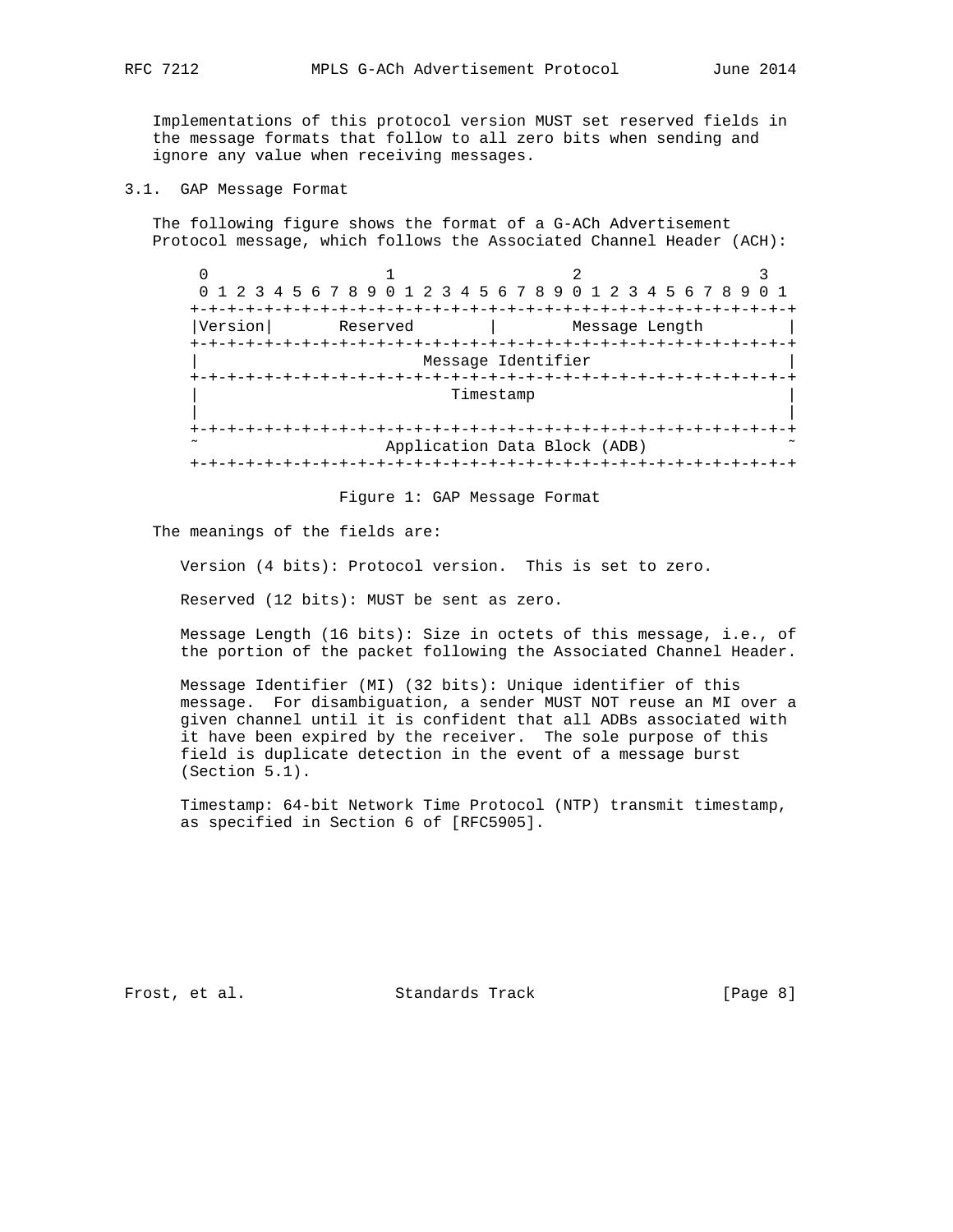# 3.2. Applications Data Block

An ADB consists of one or more elements of the following format:

| 0 1 2 3 4 5 6 7 8 9 0 1 2 3 4 5 6 7 8 9 0 1 2 3 4 5 6 7 8 9 | 0 1                                   |  |
|-------------------------------------------------------------|---------------------------------------|--|
| $+ - + - +$                                                 | -+-+-+-+-+-+-+-+                      |  |
| Application ID                                              | Element Length                        |  |
|                                                             |                                       |  |
| Lifetime                                                    | Reserved                              |  |
| +-+-+-+-+-+-+-+-+-+-+-+-+-                                  |                                       |  |
|                                                             | TLV Object                            |  |
| +-+-+-+-+-+-+-+-+                                           | +-+-+-+-+-+-+-+-+-+-+-+-+-+-+-+-+-+-+ |  |
|                                                             | TLV Object                            |  |
|                                                             |                                       |  |
|                                                             |                                       |  |
|                                                             |                                       |  |
|                                                             |                                       |  |

Figure 2: Application Data Block Element

 Application ID (16 bits): Identifies the application this element describes; an IANA registry has been created to track the values for this field. More than one block element with the same Application ID may be present in the same ADB, and block elements with different Application IDs may also be present in the same ADB. The protocol rules for the mechanism, including what ADB elements are present and which TLVs are contained in an ADB element, are to be defined in the document that specifies the application-specific usage.

 Element Length (16 bits): Specifies the total length in octets of this block element (including the Application ID and Element Length fields).

 Lifetime field (16 bits): Specifies how long, in seconds, the receiver should retain the data in this message (i.e., it specifies the lifetime of the static data carried in the TLV set of this ADB). For TLVs not carrying static data, the Lifetime is of no significance. The sender of a GAP message indicates this by setting the Lifetime field to zero. If the Lifetime is zero, TLVs in this ADB are processed by the receiver, and the data associated with these TLV types is immediately marked as expired. If the ADB contains no TLVs, the receiver expires all data associated with TLVs previously sent to this application.

Frost, et al. Standards Track [Page 9]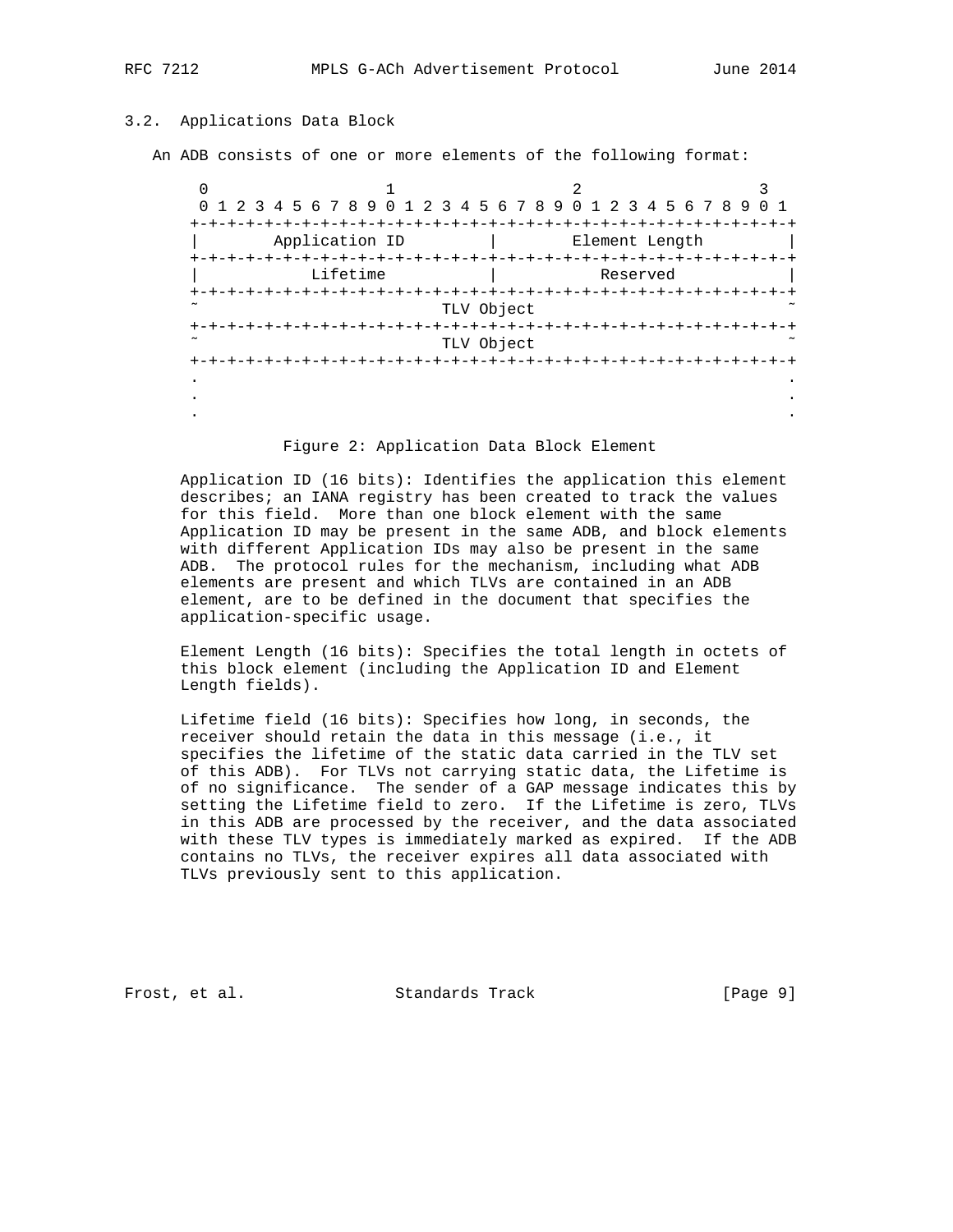The remainder of the Application Data Block element consists of a sequence of zero or more TLV objects that use the format defined in Section 3.3.

 The scope of an ADB element is an application instance attached to a specific channel between a specific source-destination pair, and the

 Lifetime field specifies the lifetime of the ADB element data in that specific context.

3.3. TLV Object Format

GAP TLV objects use the following format:

| 0 1 2 3 4 5 6 7 8 9 0 1 2 3 4 5 6 7 8 9 0 1 2 3 4 5 6 7 8 9 0 1 |  |      |  |  |  |          |  |       |  |  |  |        |  |  |  |  |
|-----------------------------------------------------------------|--|------|--|--|--|----------|--|-------|--|--|--|--------|--|--|--|--|
|                                                                 |  |      |  |  |  |          |  |       |  |  |  |        |  |  |  |  |
|                                                                 |  | Type |  |  |  | Reserved |  |       |  |  |  | Length |  |  |  |  |
|                                                                 |  |      |  |  |  |          |  |       |  |  |  |        |  |  |  |  |
| $\sim$                                                          |  |      |  |  |  |          |  | Value |  |  |  |        |  |  |  |  |
|                                                                 |  |      |  |  |  |          |  |       |  |  |  |        |  |  |  |  |

#### Figure 3: TLV Object Format

 Type (8 bits): Identifies the TLV Object and is scoped to a specific application; each application creates an IANA registry to track its Type values.

Reserved (8 bits): MUST be sent as zero.

 Length (16 bits): The length in octets of the Value field. The Value field need not be padded to provide alignment.

 GAP messages do not contain a checksum. If validation of message integrity is desired, the authentication procedures in Section 6 should be used.

4. G-ACh Advertisement Protocol TLVs

 The GAP supports several TLV objects related to its own operation via the Application ID 0x0000. These objects represent metadata and processing instructions rather than static data that is meant to be retained. When an ADB element for the GAP is present in a GAP message, it MUST precede other elements. This is particularly important for the correct operation of the Flush message (Section 4.3).

Frost, et al. Standards Track [Page 10]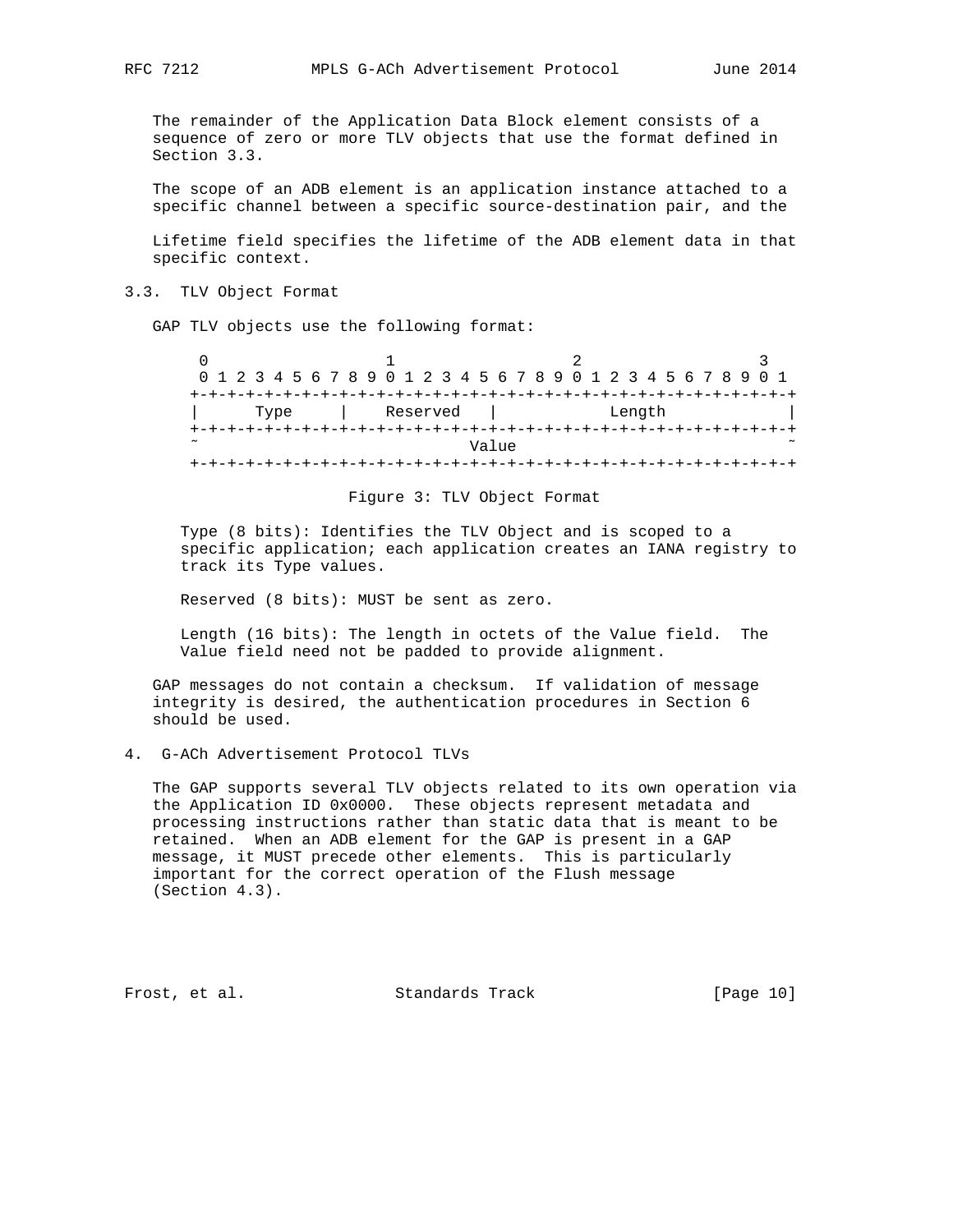Any application using the GAP inherits the ability to use facilities provided by Application 0x0000.

 Application 0x0000 GAP messages MUST be processed in the order in which they are received.

#### 4.1. Source Address TLV

 The Source Address object identifies the sending device and possibly the transmitting interface and the channel; it has the following format:

 $0$  1 2 3 0 1 2 3 4 5 6 7 8 9 0 1 2 3 4 5 6 7 8 9 0 1 2 3 4 5 6 7 8 9 0 1 +-+-+-+-+-+-+-+-+-+-+-+-+-+-+-+-+-+-+-+-+-+-+-+-+-+-+-+-+-+-+-+-+ | Type=0 | Reserved | Length | +-+-+-+-+-+-+-+-+-+-+-+-+-+-+-+-+-+-+-+-+-+-+-+-+-+-+-+-+-+-+-+-+ Reserved (16 bits) | Address Family (16 bits) | +-+-+-+-+-+-+-+-+-+-+-+-+-+-+-+-+-+-+-+-+-+-+-+-+-+-+-+-+-+-+-+-+ Address +-+-+-+-+-+-+-+-+-+-+-+-+-+-+-+-+-+-+-+-+-+-+-+-+-+-+-+-+-+-+-+-+

Figure 4: Source Address TLV Format

 The Address Family field indicates the type of the address; it SHALL be set to one of the assigned values in the IANA "Address Family Numbers" registry.

 In IP networks, a Source Address SHOULD be included in GAP messages and set to an IP address of the sending device; when the channel is a link, this address SHOULD be an address of the transmitting interface.

 In non-IP MPLS-TP networks, a Source Address SHOULD be included in GAP messages and set to the endpoint identifier of the channel. The formats of these channel identifiers SHALL be as given in Sections 3.5.1, 3.5.2, and 3.5.3 of [RFC6428] (excluding the initial Type and Length fields shown in those sections). IANA has allocated Address Family Numbers for these identifiers; see Section 10.2.

On multipoint channels, a Source Address TLV is REQUIRED.

4.2. GAP Request TLV

 This object is a request by the sender for the receiver to transmit an immediate unicast GAP update to the sender. If the Length field is zero, this signifies that an update for all applications is

Frost, et al. Standards Track [Page 11]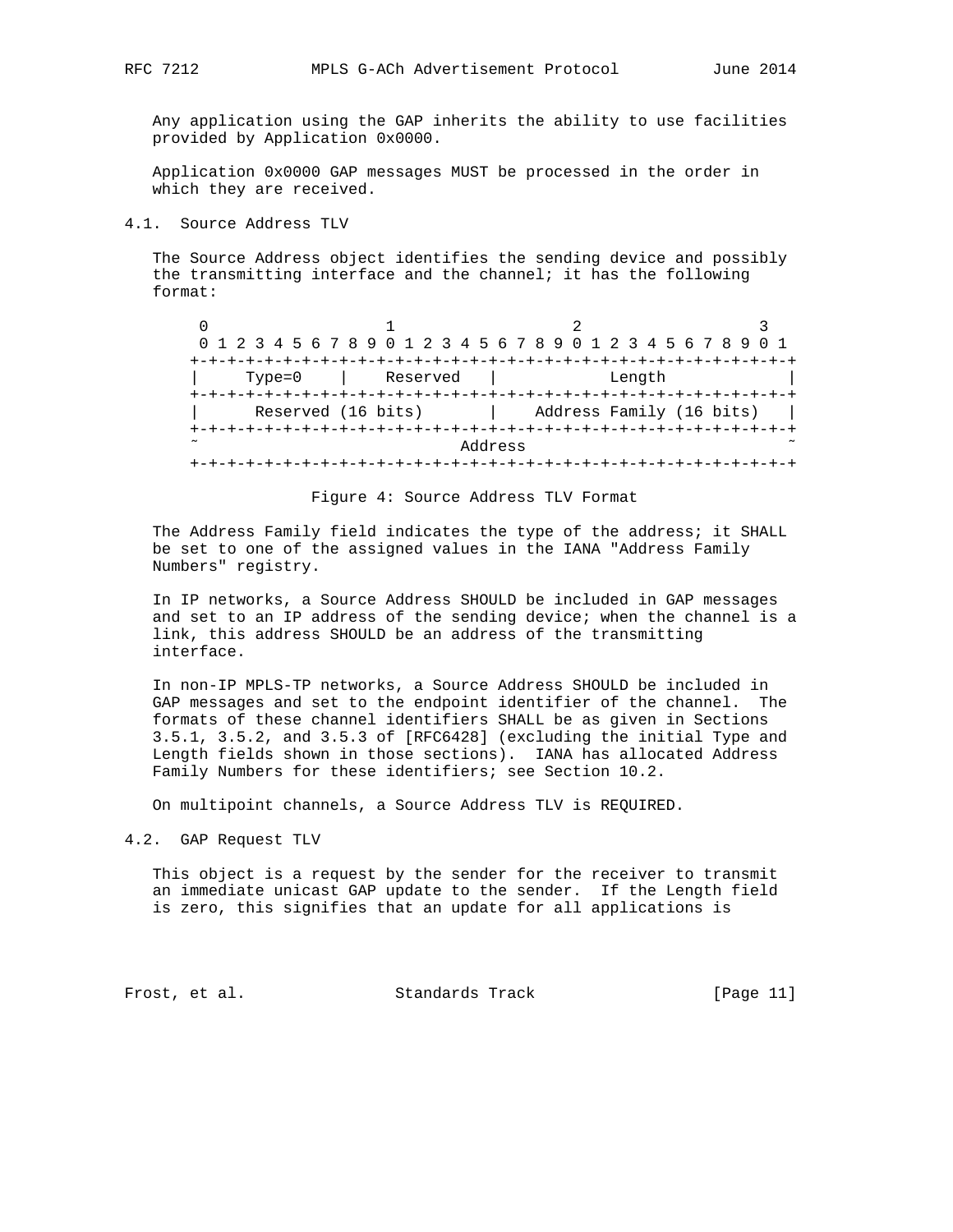requested. Otherwise, the Value field specifies the applications for which an update is requested, in the form of a sequence of Application IDs:

 $0$  1 2 3 0 1 2 3 4 5 6 7 8 9 0 1 2 3 4 5 6 7 8 9 0 1 2 3 4 5 6 7 8 9 0 1 +-+-+-+-+-+-+-+-+-+-+-+-+-+-+-+-+-+-+-+-+-+-+-+-+-+-+-+-+-+-+-+-+ | Type=1 | Reserved | Length | +-+-+-+-+-+-+-+-+-+-+-+-+-+-+-+-+-+-+-+-+-+-+-+-+-+-+-+-+-+-+-+-+ Application ID 1 | Application ID 2 | +-+-+-+-+-+-+-+-+-+-+-+-+-+-+-+-+-+-+-+-+-+-+-+-+-+-+-+-+-+-+-+-+ . . . . . . +-+-+-+-+-+-+-+-+-+-+-+-+-+-+-+-+-+-+-+-+-+-+-+-+-+-+-+-+-+-+-+-+ | Application ID N-1 | Application ID N | +-+-+-+-+-+-+-+-+-+-+-+-+-+-+-+-+-+-+-+-+-+-+-+-+-+-+-+-+-+-+-+-+

#### Figure 5: GAP Request TLV Format

 The intent of this TLV is to request the immediate transmission of data following a local event such as a restart, rather than waiting for a periodic update. Applications need to determine what information is meaningful to send in response to such a request. The inclusion of an Application ID in a Request TLV does not guarantee that the response will provide information for that application. The responder may also include information for applications not included in the request. A receiver SHOULD discard GAP Request messages that arrive at a rate in excess of that which is considered reasonable for the application.

 For an Application ID 0x0000 GAP Request, it is meaningful to respond with the Source Address.

 This TLV is considered to be part of the GAP and thus does not need to be retained. The reception of the TLV may however be recorded for management purposes.

# 4.3. GAP Flush TLV

 This object is an instruction to the receiver to flush the GAP data for all applications associated with this (sender, channel) pair. It is a null object, i.e., its Length is set to zero.

 The GAP Flush instruction does not apply to data contained in the message carrying the GAP Flush TLV object itself. Any application data contained in the same message SHALL be processed and retained by the receiver as usual.

Frost, et al. Standards Track [Page 12]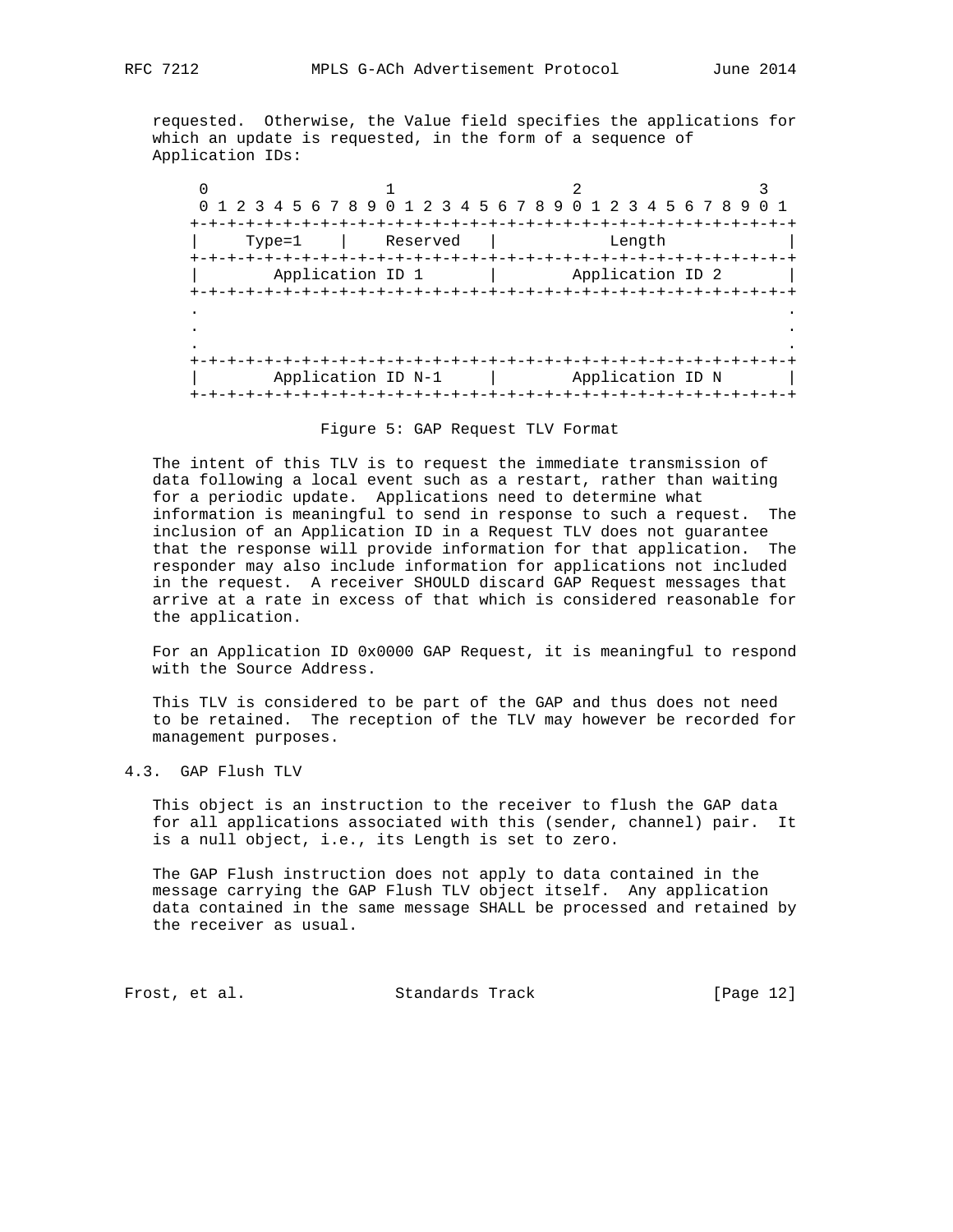The Flush TLV type is 2.

 This TLV is considered to be part of the GAP and thus does not need to be retained. The reception of the TLV may however be recorded for management purposes.

4.4. GAP Suppress TLV

 This object is a request to the receiver to cease sending GAP updates to the transmitter over the current channel for the specified duration. Duration is a 16-bit non-negative integer in units of seconds. The receiver MAY accept and act on the request, MAY ignore the request, or MAY resume transmissions at any time according to implementation or configuration choices, and depending on local pragmatics. The format of this object is as follows:

 $0$  1 2 3 0 1 2 3 4 5 6 7 8 9 0 1 2 3 4 5 6 7 8 9 0 1 2 3 4 5 6 7 8 9 0 1 +-+-+-+-+-+-+-+-+-+-+-+-+-+-+-+-+-+-+-+-+-+-+-+-+-+-+-+-+-+-+-+-+ | Type=3 | Reserved | Length | +-+-+-+-+-+-+-+-+-+-+-+-+-+-+-+-+-+-+-+-+-+-+-+-+-+-+-+-+-+-+-+-+ | Duration | Application ID 1 +-+-+-+-+-+-+-+-+-+-+-+-+-+-+-+-+-+-+-+-+-+-+-+-+-+-+-+-+-+-+-+-+ . . . . . . +-+-+-+-+-+-+-+-+-+-+-+-+-+-+-+-+-+-+-+-+-+-+-+-+-+-+-+-+-+-+-+-+ Application ID N-1 | Application ID N | +-+-+-+-+-+-+-+-+-+-+-+-+-+-+-+-+-+-+-+-+-+-+-+-+-+-+-+-+-+-+-+-+

Figure 6: GAP Suppress TLV Format

 If the Length is set to 2, i.e., if the list of Application IDs is empty, then suppression of all GAP messages is requested; otherwise, suppression of only those updates pertaining to the listed applications is requested. A duration of zero cancels any existing suppress requests for the listed applications.

 This object makes sense only for point-to-point channels or when the sender is receiving unicast GAP updates.

Frost, et al. Standards Track [Page 13]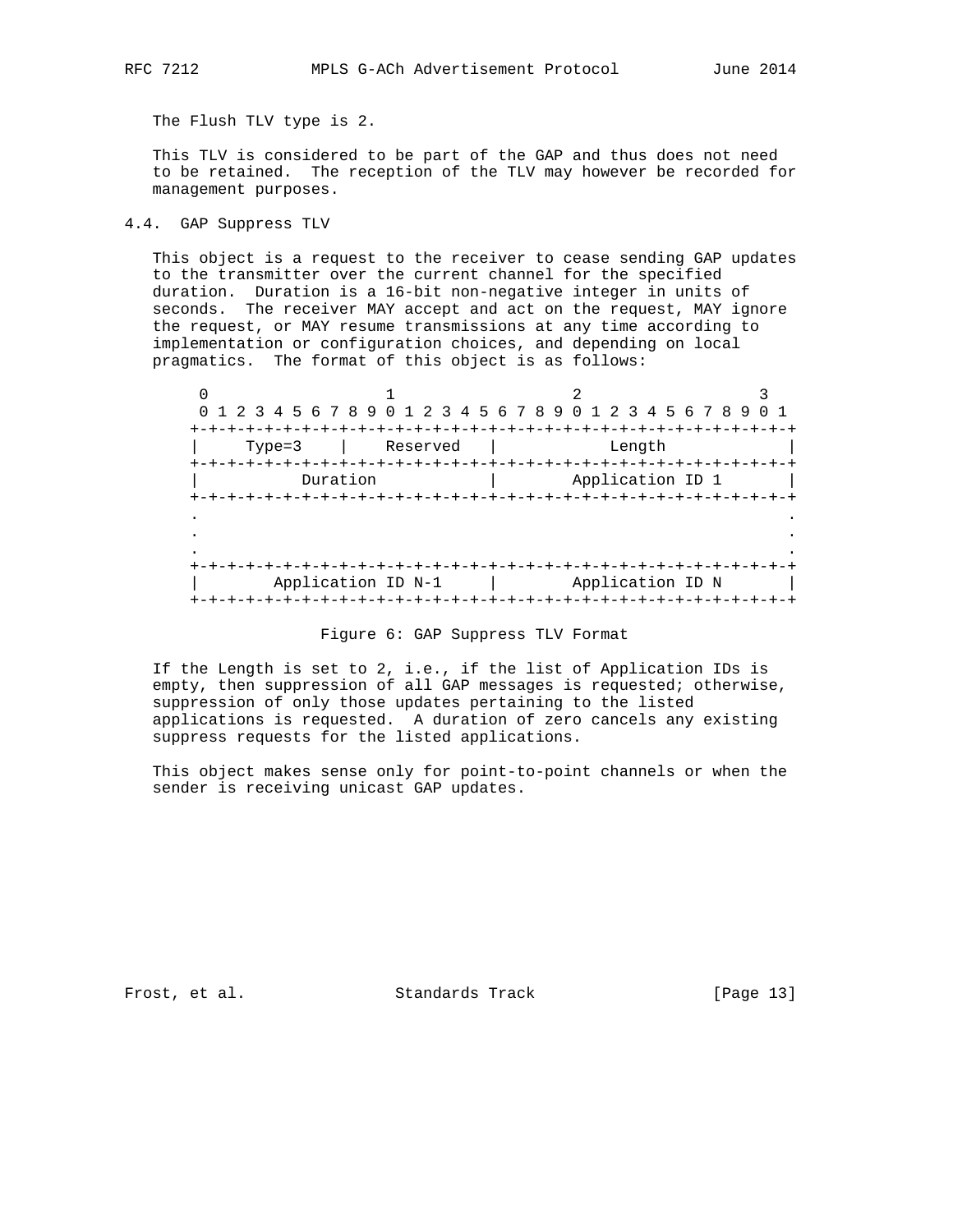# 4.5. GAP Authentication TLV

 This object is used to provide authentication and integrity validation for a GAP message. It has the following format:

 $0$  1 2 3 0 1 2 3 4 5 6 7 8 9 0 1 2 3 4 5 6 7 8 9 0 1 2 3 4 5 6 7 8 9 0 1 +-+-+-+-+-+-+-+-+-+-+-+-+-+-+-+-+-+-+-+-+-+-+-+-+-+-+-+-+-+-+-+-+ | Type=4 | Reserved | Length | +-+-+-+-+-+-+-+-+-+-+-+-+-+-+-+-+-+-+-+-+-+-+-+-+-+-+-+-+-+-+-+-+ | Reserved | Key ID +-+-+-+-+-+-+-+-+-+-+-+-+-+-+-+-+-+-+-+-+-+-+-+-+-+-+-+-+-+-+-+-+ Authentication Data +-+-+-+-+-+-+-+-+-+-+-+-+-+-+-+-+-+-+-+-+-+-+-+-+-+-+-+-+-+-+-+-+

Figure 7: GAP Authentication TLV Format

 The data and procedures associated with this object are explained in Section 6.

- 5. Operation
- 5.1. Message Transmission

 G-ACh Advertisement Protocol message transmission SHALL operate on a per-data-channel basis and be configurable by the operator accordingly.

 Because GAP message transmission may be active for many logical channels on the same physical interface, message transmission timers SHOULD be randomized across the channels supported by a given interface so as to reduce the likelihood of large synchronized message bursts.

 The Message Identifier (MI) uniquely identifies this message and its value is set at the sender's discretion. It MUST NOT be assumed to be a sequence number. The scope of an MI is a channel between a specific source-destination pair.

 The Timestamp field SHALL be set to the time at which this message is transmitted.

 The Lifetime field of each Application Data Block element SHALL be set to the number of seconds the receiver is advised to retain the data associated with this message and application.

Frost, et al. Standards Track [Page 14]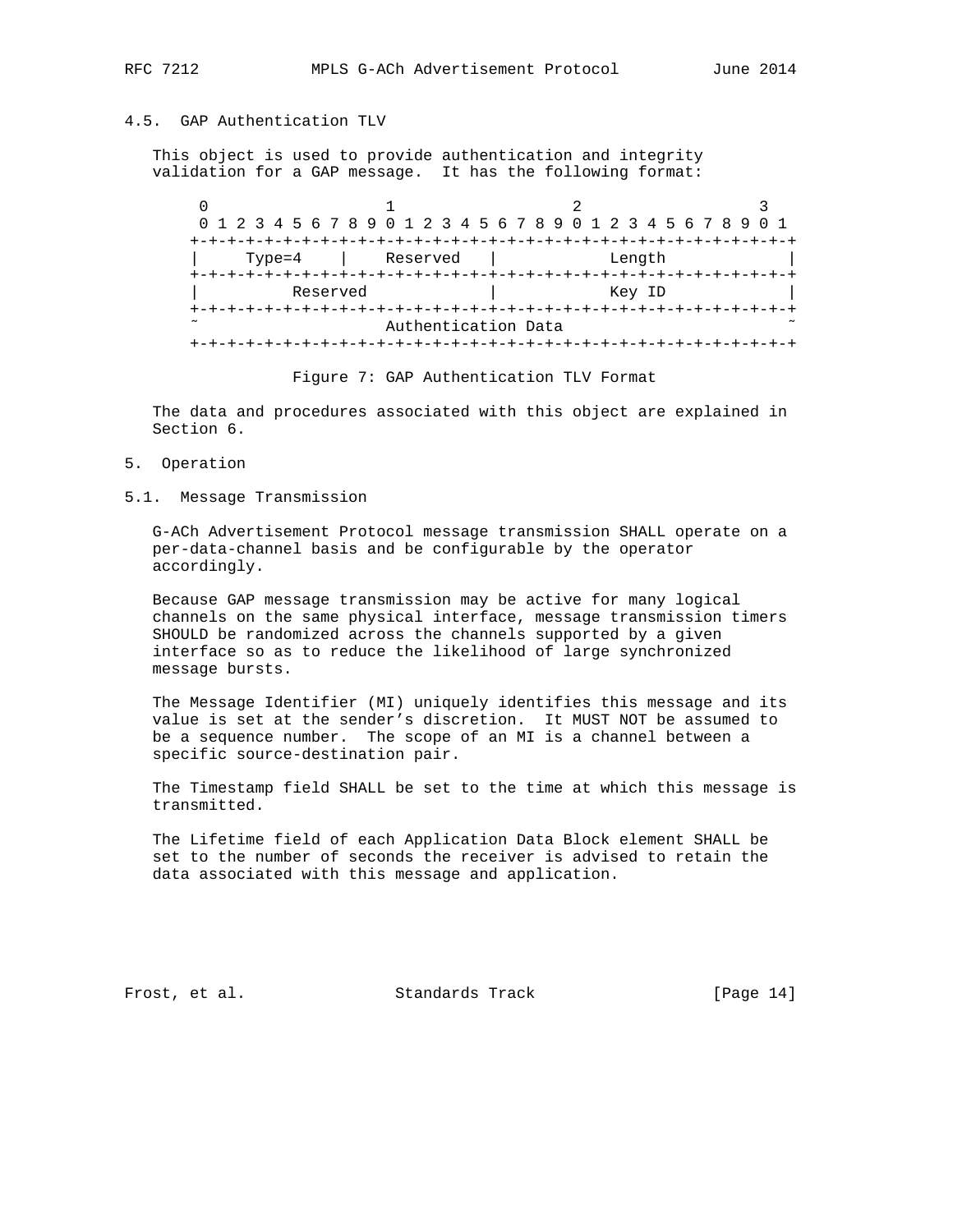When the transmitter wishes the data previously sent in an ADB element to persist, then it must refresh the ADB element by sending another update. Refresh times SHOULD be set in such a way that at least three updates will be sent prior to Lifetime expiration. For example, if the Lifetime is set to 210 seconds, then updates should be sent at least once every 60 seconds.

 A sender may signal that previously sent data SHOULD be marked as expired by setting the ADB element lifetime to zero as previously described in Section 3.

 In some cases, an application may desire additional reliability for the delivery of some of its data. When this is the case, the transmitter MAY send several (for example, three) instances of the message in succession, separated by a delay appropriate to, or specified by, the application. For example, this procedure might be invoked when sending a Flush instruction following device reset. The expectation is that the receiver will detect duplicate messages using the MI.

## 5.2. Message Reception

 G-ACh Advertisement Protocol message reception SHALL operate on a per-data-channel basis and be configurable by the operator accordingly.

 Upon receiving a G-ACh Advertisement Protocol message that contains data for some application X, the receiver determines whether it can interpret X-data. If it cannot, then the receiver MAY retain this data for the number of seconds specified by the Lifetime field; although it cannot parse this data, it may still be of use to the operator.

 If the receiver can interpret X-data, then it processes the data objects accordingly, retaining the data associated with those that represent static data for the number of seconds specified by the Lifetime field. If the Lifetime is zero, such data is immediately marked as expired, and, if no TLVs are specified, all data associated with previously received TLVs is marked as expired (Section 3). If one of the received TLV objects has the same Type as a previously received TLV, then the data from the new object SHALL replace the data associated with that Type unless the X specification dictates a different behavior.

 The received data is made available to local applications that require it and are locally authorized to view it. The method for doing this is local to the receiver and outside the scope of this document.

Frost, et al. Standards Track [Page 15]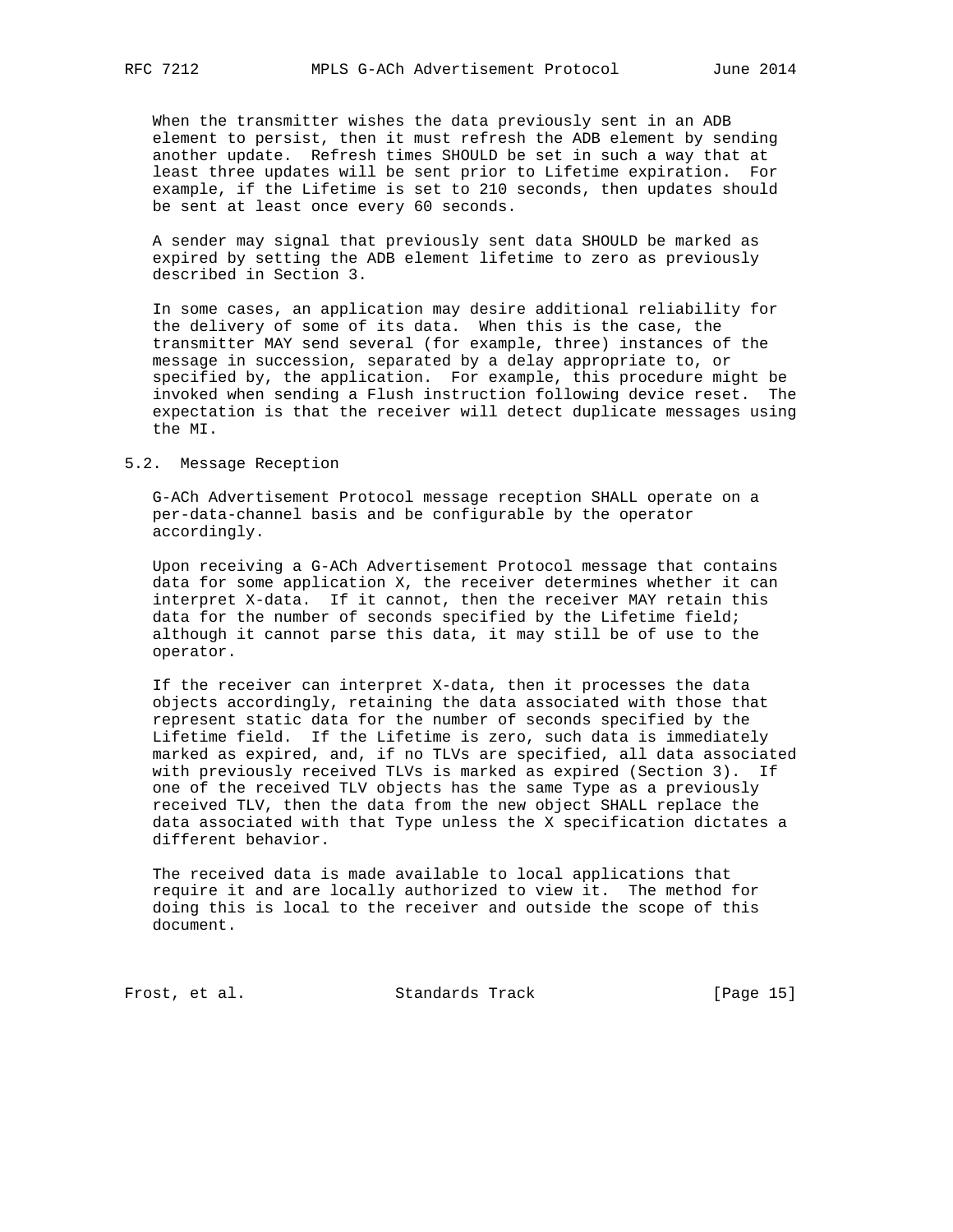The receiver MAY make use of the application data contained in a GAP message to perform some level of auto-configuration, for example, if the application is an OAM protocol. The application SHOULD, however, take care to prevent cases of oscillation resulting from each endpoint attempting to adjust its configuration to match the other. Any such auto-configuration based on GAP information MUST be disabled by default.

The MI may be used to detect and discard duplicate messages.

6. Message Authentication

 The GAP provides a means of authenticating messages and ensuring their integrity. This is accomplished by attaching a GAP Authentication TLV and including, in the Authentication Data field, the output of a cryptographic hash function (known as a Message Authentication Code (MAC)), the input to which is the message together with a secret key known only to the sender and receiver. Upon receipt of the message, the receiver computes the same MAC and compares the result with the MAC in the message; if the MACs are not equal, the message is discarded. Use of GAP message authentication is RECOMMENDED.

 The remainder of this section gives the details of this procedure, which is based on the procedures for generic cryptographic authentication for the Intermediate System to Intermediate System (IS-IS) routing protocol as described in [RFC5310].

6.1. Authentication Key Identifiers

 An Authentication Key Identifier (Key ID) is a 16-bit tag shared by the sender and receiver that identifies a set of authentication parameters. These parameters are not sent over the wire; they are assumed to be associated, on each node, with the Key ID by external means, such as via explicit operator configuration or a separate key exchange protocol. Multiple Key IDs may be active on the sending and receiving nodes simultaneously, in which case the sender locally selects a Key ID from this set to use in an outbound message. This capability facilitates key migration in the network.

The parameters associated with a Key ID are:

 o Authentication Algorithm: This signifies the authentication algorithm to use to generate or interpret authentication data. At present, the following values MAY be supported: HMAC-SHA-1, HMAC- SHA-256. HMAC-SHA-1 MUST be supported.

Frost, et al. Standards Track [Page 16]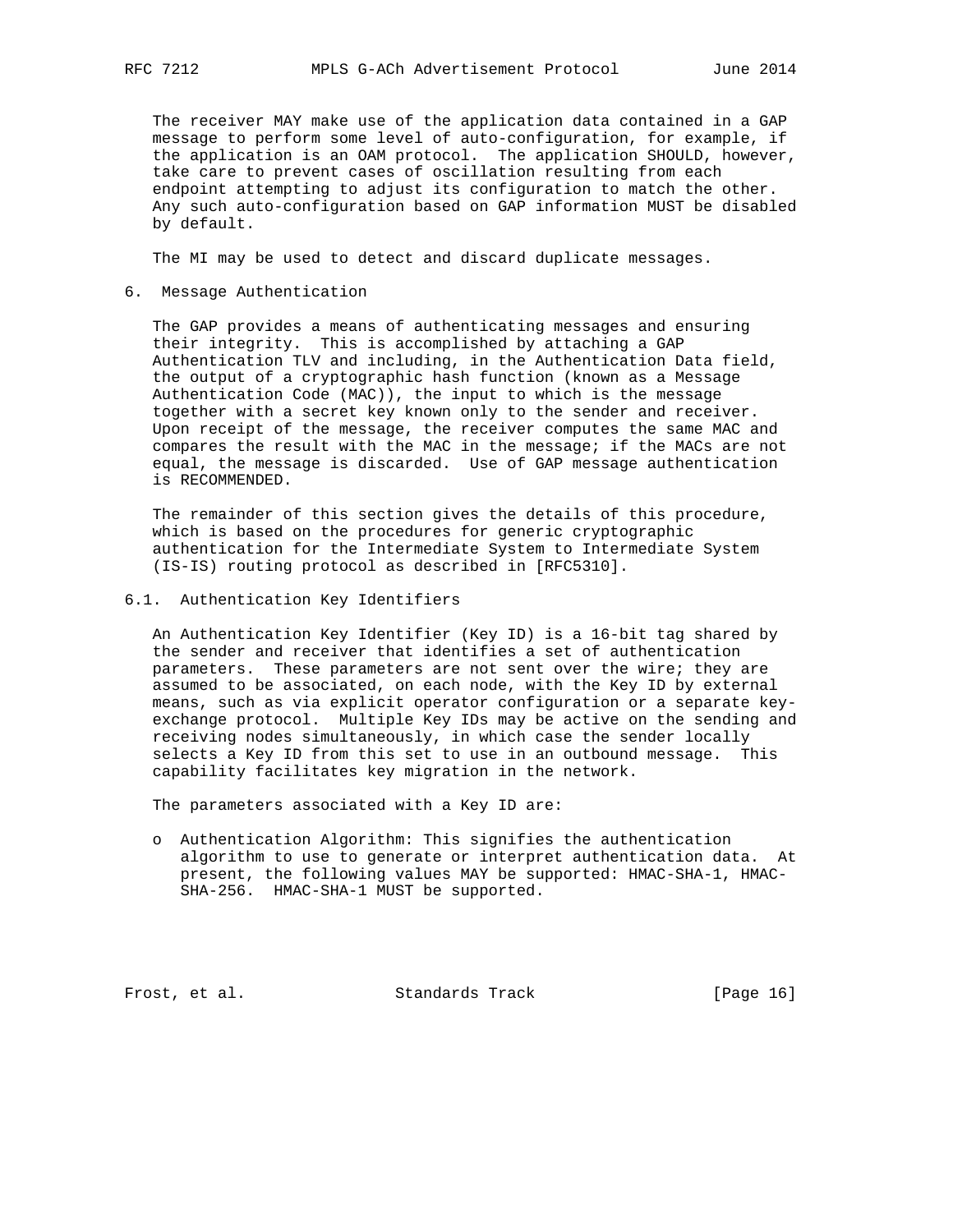- - o Authentication Keystring: A secret octet string that forms the basis for the cryptographic key used by the Authentication Algorithm. It SHOULD NOT be a human-memorable string. Implementations MUST be able to use random binary values of the appropriate length as a keystring.

 Implementers SHOULD consider the use of [RFC7210] for key management. If used, authenticated information sent over the GAP MUST only considered valid if it was sent during the Keying and Authentication for Routing Protocols (KARP) interval between SendLifetimeStart and SendLifeTimeEnd. However, if the GAP TLV used to send it expires before the KARP SendLifetimeStart, then information is never used; if it expires before KARP SendNotAfter, the key becomes invalid on expiry of the GAP TLV.

 At the time of this writing, mechanisms for dynamic key management in the absence of IP are not available. Key management in such environments therefore needs to take place via the equipment management system or some other out-of-band service. The MPLS layer in a network is normally isolated from direct access by users and thus is a relatively protected environment. Therefore, key turnover is expected to be a relatively infrequent event.

# 6.2. Authentication Process

 The authentication process for GAP messages is straightforward. First, a Key ID is associated on both the sending and receiving nodes with a set of authentication parameters. Following this, when the sender generates a GAP message, it sets the Key ID field of the GAP Authentication TLV accordingly. (The length of the Authentication Data field is also known at this point because it is a function of the Authentication Algorithm.) The sender then computes a MAC for the message as described in Section 6.3 and fills the Authentication Data field of the GAP Authentication TLV with the MAC, overwriting the zeros used in computation. The message is then sent.

 When the message is received, the receiver computes a MAC for it as described below, again setting the Authentication Data field of the GAP Authentication TLV to all zeros before computing the MAC. The receiver compares its computed MAC to the MAC received in the Authentication Data field. If the two MACs are equal, authentication of the message is considered to have succeeded; otherwise, it is considered to have failed.

 This process suffices to ensure the authenticity and integrity of messages but is still vulnerable to a replay attack, in which a third party captures a message and sends it on to the receiver at some later time. The GAP message header contains a Timestamp field, which

Frost, et al. Standards Track [Page 17]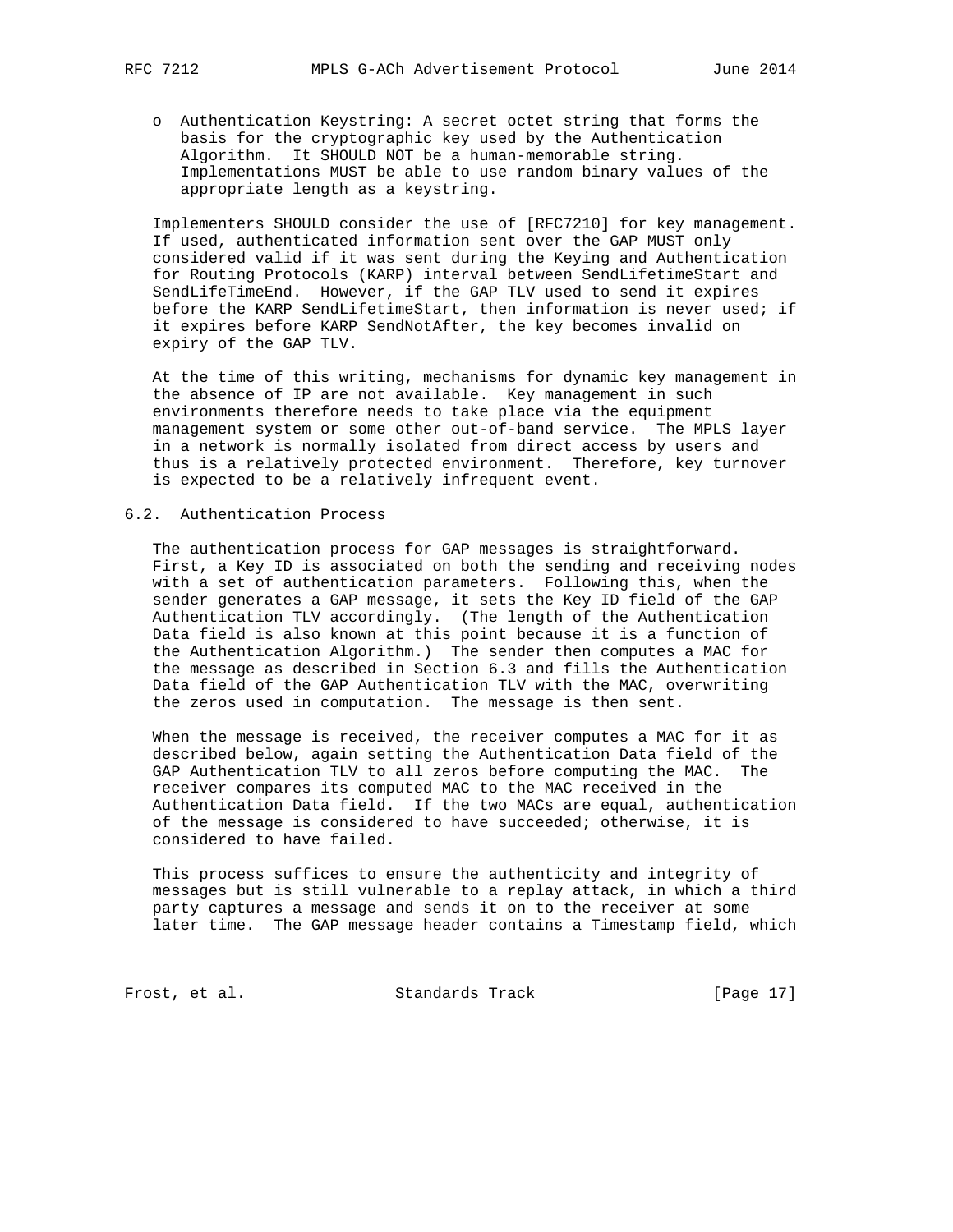can be used to protect against replay attacks. To achieve this protection, the receiver checks that the time recorded in the Timestamp field of a received and authenticated GAP message corresponds to the current time, within a reasonable tolerance that allows for message propagation delay, and it accepts or rejects the message accordingly. Clock corrections SHOULD be monotonic to avoid replay attacks, unless operator intervention overrides the monotonic configuration setting to achieve a faster convergence with current time.

 If the clocks of the sender and receiver are not synchronized with one another, then the receiver must perform the replay check against its best estimate of the current time according to the sender's clock. The timestamps that appear in GAP messages can be used to infer the approximate clock offsets of senders, and, while this does not yield high-precision clock synchronization, it suffices for purposes of the replay check with an appropriately chosen tolerance.

6.3. MAC Computation

The HMAC procedure described in [RFC2104] is used to compute the MAC.

 The Authentication Data field of the GAP Authentication TLV is set to all zeros. The MAC is then computed over the entire GAP message as shown in Figure 1.

 Where there is less data than is needed for the MAC computation, a value of zero MUST be used.

 The length of the Authentication Data field is always less than or equal to the message digest size of the specific hash function that is being used. However, the implementer needs to consider that although MAC truncation decreases the size of the message, it results in a corresponding reduction in the strength of the assurance provided.

MAC truncation is NOT RECOMMENDED.

7. Link-Layer Considerations

 When the GAP is used to support device discovery on a data link, GAP messages must be sent in such a way that they can be received by other listeners on the link without the sender first knowing the link-layer addresses of the listeners. In short, they must be multicast. Considerations for multicast MPLS encapsulation are discussed in [RFC5332]. For example, Section 8 of [RFC5332] describes how destination Ethernet MAC addresses are selected for multicast MPLS packets. Since a GAP packet transmitted over a data

Frost, et al. Standards Track [Page 18]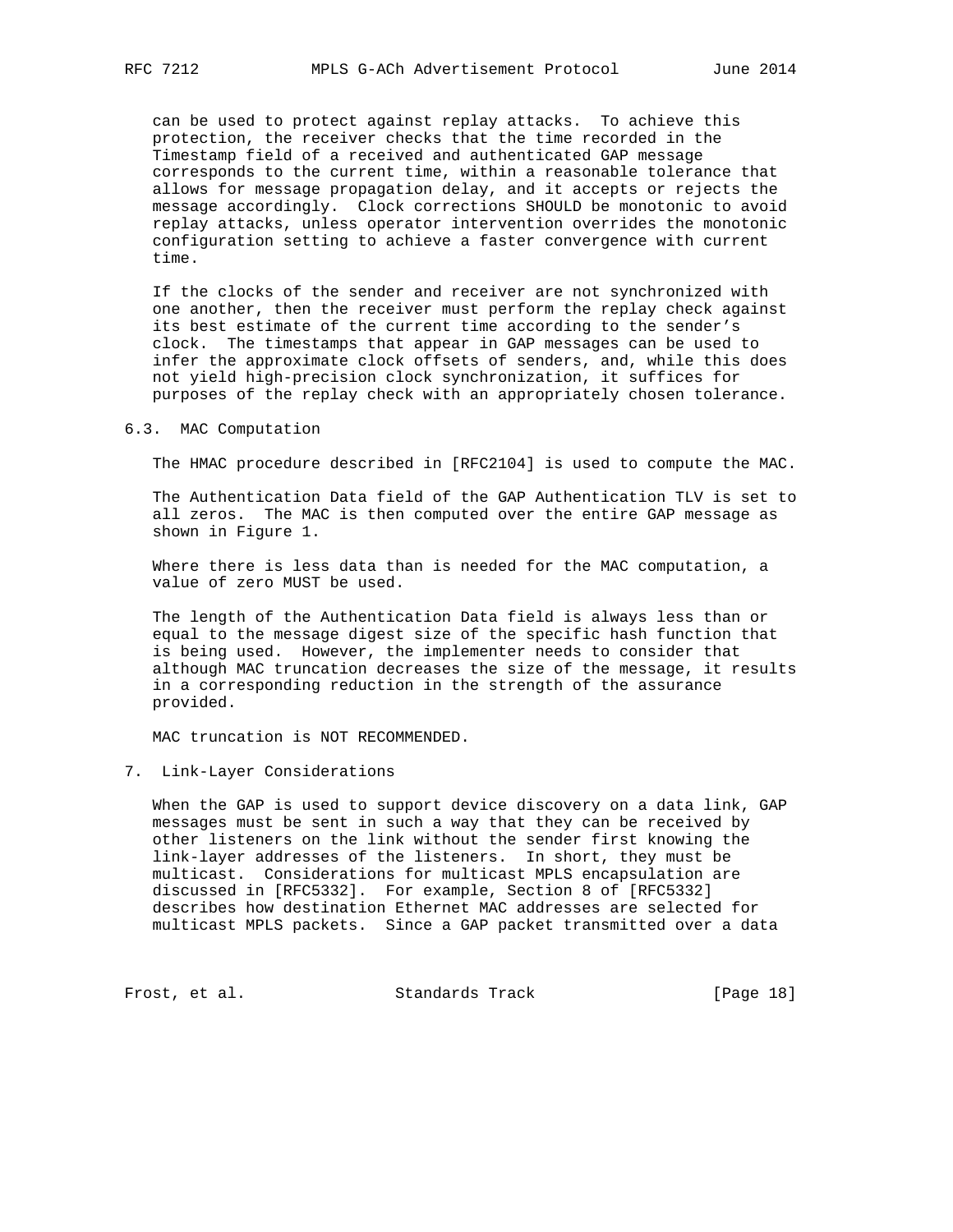link contains just one label, the G-ACh Label (GAL) with label value 13, the correct destination Ethernet address for frames carrying GAP packets intended for device discovery, according to these selection procedures, is 01-00-5e-80-00-0d.

## 8. Manageability Considerations

 The data sent and received by this protocol MUST be made accessible for inspection by network operators, and where local configuration is updated by the received information, it MUST be clear why the configured value has been changed. This allows the operator to determine the operational parameters currently in use and to understand when local configuration has been superseded by inbound parameters received from its peer.

 In the event of a system restart, any GAP application data and peer state data that has been retained as a consequence of prior advertisements from GAP peers MUST be discarded; this prevents incorrect operation on the basis of stale data.

 All GAP applications MUST be disabled by default and need to be enabled by the operator if required.

9. Security Considerations

 G-ACh Advertisement Protocol messages contain information about the sending device and its configuration, which is sent in cleartext over the wire. If an unauthorized third party gains access to the MPLS data plane or the lower network layers between the sender and receiver, it can observe this information. In general, however, the information contained in GAP messages is no more sensitive than that contained in other protocol messages, such as routing updates, which are commonly sent in cleartext. No attempt is therefore made to guarantee confidentiality of GAP messages. Therefore, the GAP MUST NOT be used to send TLVs in cleartext where the value concerned requires confidentiality, for example, GAP or application TLVs containing 'bare' cryptographic keying material. Applications that require confidentiality will need to implement a suitable confidentiality method.

 A more significant potential threat is the transmission of GAP messages by unauthorized sources, or the unauthorized manipulation of messages in transit; this can disrupt the information receivers hold about legitimate senders. To protect against this threat, message authentication procedures (specified in Section 6) enable receivers to ensure the authenticity and integrity of GAP messages. These

Frost, et al. Standards Track [Page 19]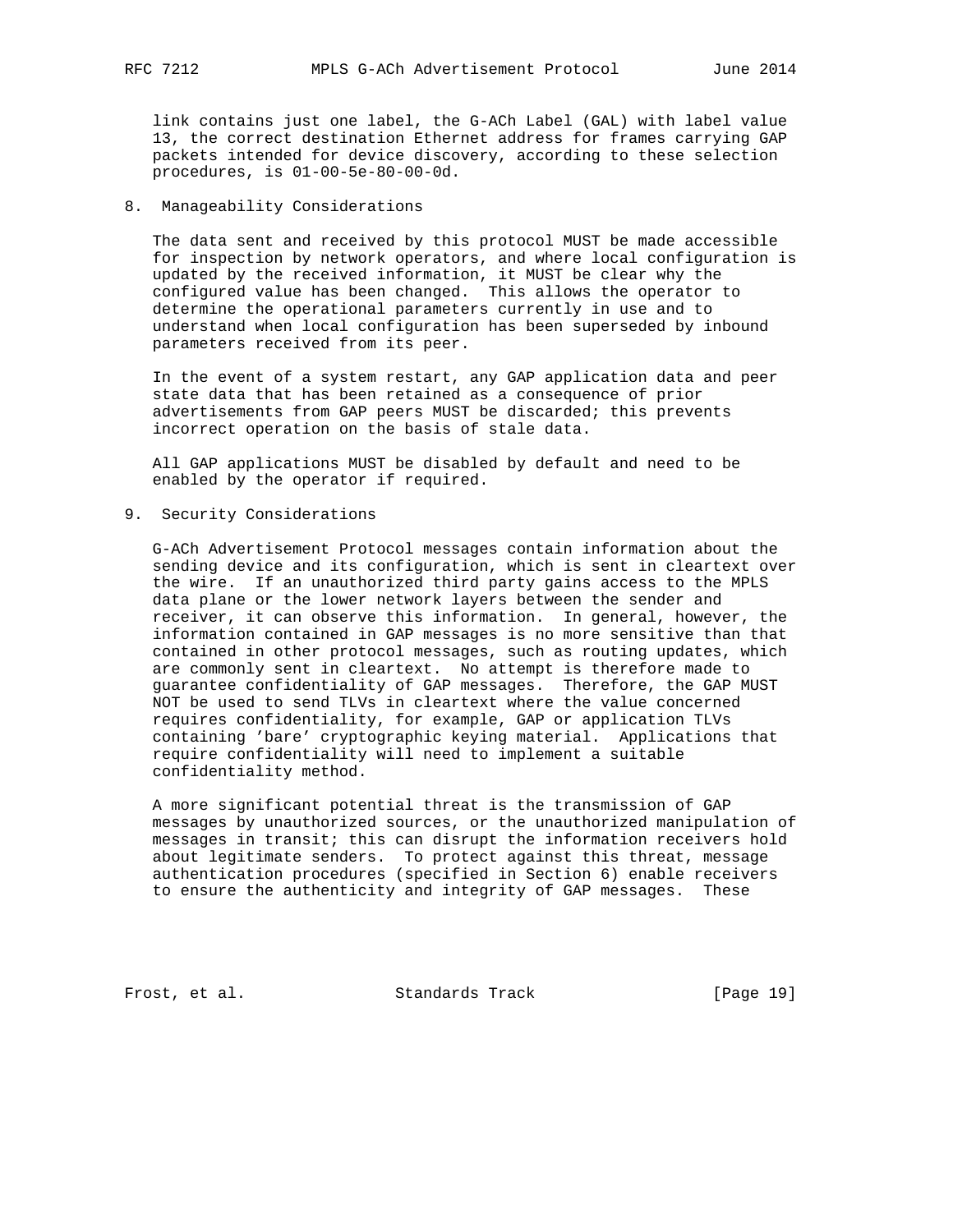procedures include the means to protect against replay attacks in which a third party captures a legitimate message and "replays" it to a receiver at some later time.

10. IANA Considerations

10.1. Associated Channel Type Allocation

 IANA has allocated an entry in the "MPLS Generalized Associated Channel (G-ACh) Types (including Pseudowire Associated Channel Types)" registry for the "G-ACh Advertisement Protocol", as follows:

Value Description **Reference**  ------ ---------------------------- --------- 0x0059 G-ACh Advertisement Protocol This RFC

 The reader should note that the "TLV Follows" column in the registry has been deleted [RFC7026].

10.2. Allocation of Address Family Numbers

 IANA has allocated three entries from the Standards Track range in the "Address Family Numbers" registry for MPLS-TP Section, LSP, and Pseudowire endpoint identifiers, per Section 4.1. The allocations are:

|     | Number Description                              | Reference |  |  |  |  |  |
|-----|-------------------------------------------------|-----------|--|--|--|--|--|
|     |                                                 |           |  |  |  |  |  |
| 26  | MPLS-TP Section Endpoint Identifier             | This RFC  |  |  |  |  |  |
| 27  | MPLS-TP LSP Endpoint Identifier                 | This RFC  |  |  |  |  |  |
| 2.8 | MPLS-TP Pseudowire Endpoint Identifier This RFC |           |  |  |  |  |  |

10.3. Creation of G-ACh Advertisement Protocol Application Registry

 IANA has created a new registry, "G-ACh Advertisement Protocol Application Registry" in the "Generic Associated Channel (G-ACh) Parameters" registry, with fields and initial allocations as follows:

Application ID Description and Reference -------------- ---------------------------- --------- 0x0000 G-ACh Advertisement Protocol This RFC

The range of the Application ID field is 0x0000 - 0xFFFF.

The allocation policy for this registry is IETF Review.

Frost, et al. Standards Track [Page 20]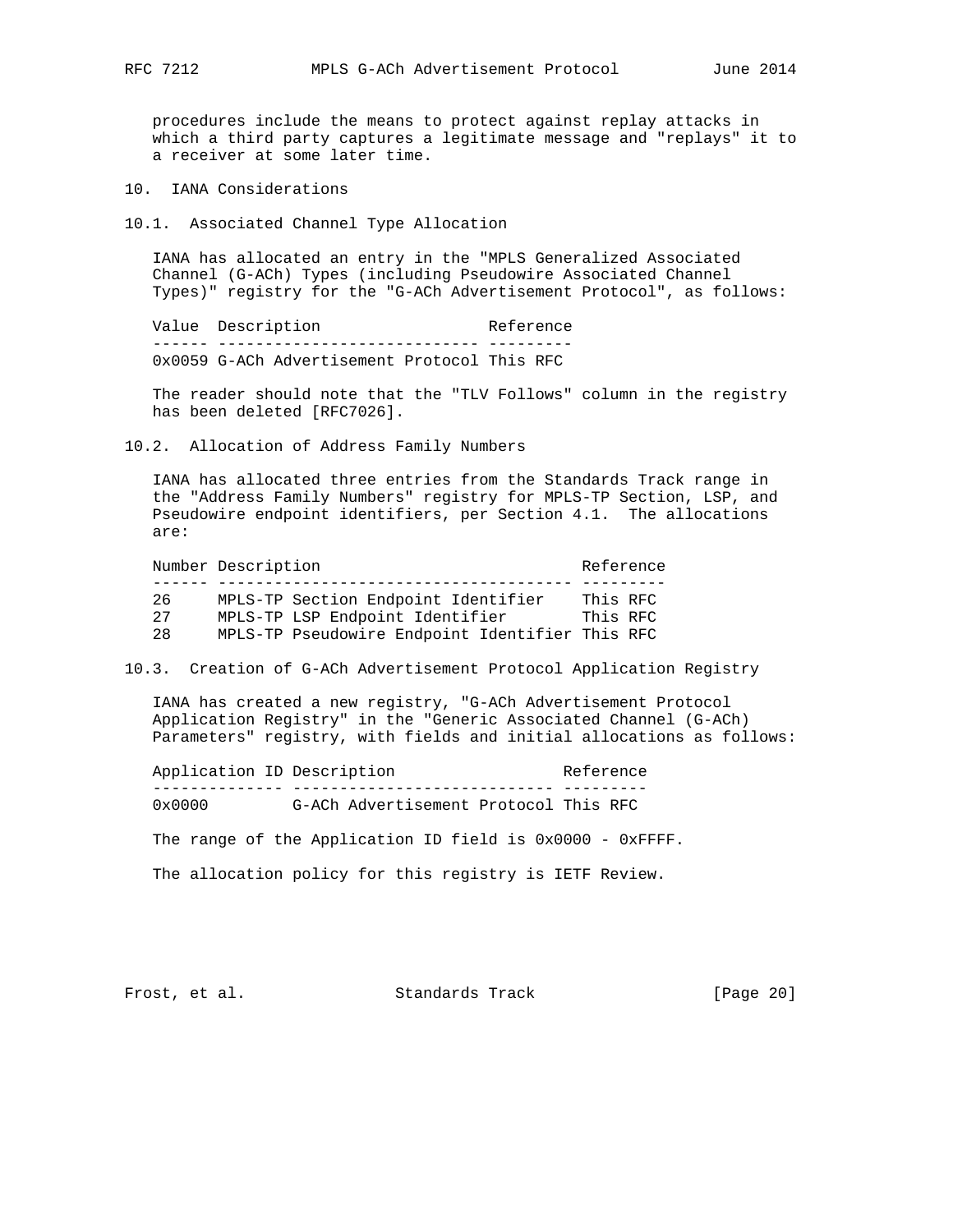10.4. Creation of G-ACh Advertisement Protocol TLV Registry

 IANA has created a new registry, "G-ACh Advertisement Protocol: GAP TLV Objects (Application ID 0)" in the "Generic Associated Channel (G-ACh) Parameters" registry, with fields and initial allocations as follows:

Type Name Type ID Reference ------------------ ------- --------- Source Address 0 This RFC GAP Request 1 This RFC GAP Flush 2 2 This RFC GAP Suppress 3 This RFC Source Audiess<br>
GAP Request<br>
GAP Flush<br>
2 This RFC<br>
GAP Suppress<br>
3 This RFC<br>
GAP Authentication 4 This RFC

The range of the Type ID field is 0 - 255.

The allocation policy for this registry is IETF Review.

11. Acknowledgements

 We thank Adrian Farrel for his valuable review comments on this document.

- 12. References
- 12.1. Normative References
	- [RFC2104] Krawczyk, H., Bellare, M., and R. Canetti, "HMAC: Keyed- Hashing for Message Authentication", RFC 2104, February 1997.
	- [RFC2119] Bradner, S., "Key words for use in RFCs to Indicate Requirement Levels", BCP 14, RFC 2119, March 1997.
	- [RFC5332] Eckert, T., Rosen, E., Aggarwal, R., and Y. Rekhter, "MPLS Multicast Encapsulations", RFC 5332, August 2008.
	- [RFC5586] Bocci, M., Vigoureux, M., and S. Bryant, "MPLS Generic Associated Channel", RFC 5586, June 2009.
	- [RFC5905] Mills, D., Martin, J., Burbank, J., and W. Kasch, "Network Time Protocol Version 4: Protocol and Algorithms Specification", RFC 5905, June 2010.

Frost, et al. Standards Track [Page 21]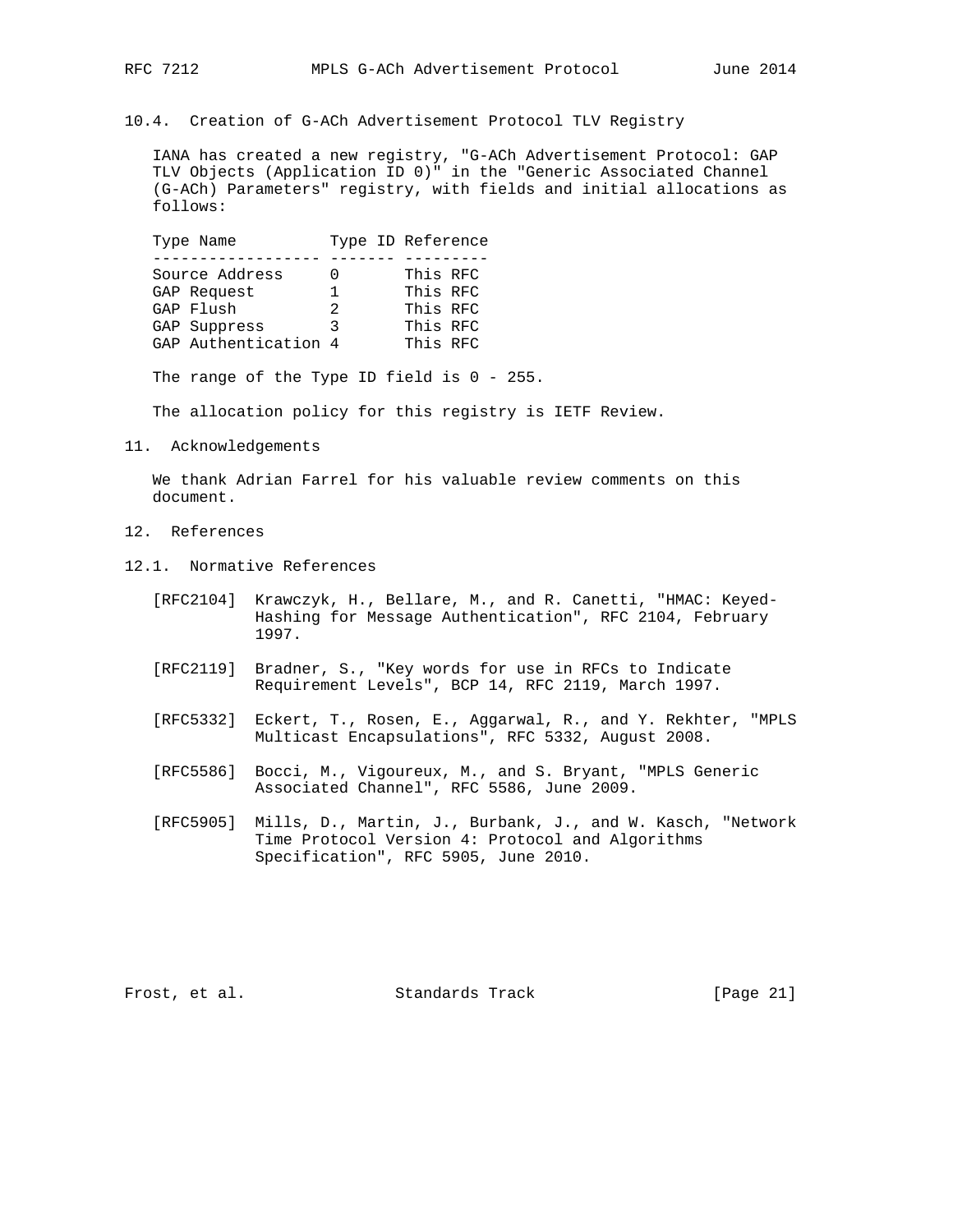- [RFC6428] Allan, D., Swallow Ed. , G., and J. Drake Ed. , "Proactive Connectivity Verification, Continuity Check, and Remote Defect Indication for the MPLS Transport Profile", RFC 6428, November 2011.
- [RFC7210] Housley, R., Polk, T., Hartman, S., and D. Zhang, "Database of Long-Lived Symmetric Cryptographic Keys", RFC 7210, April 2014.
- 12.2. Informative References
	- [LLDP] IEEE, "Station and Media Access Control Connectivity Discovery", IEEE 802.1AB, September 2009.
	- [RFC0826] Plummer, D., "Ethernet Address Resolution Protocol: Or converting network protocol addresses to 48.bit Ethernet address for transmission on Ethernet hardware", STD 37, RFC 826, November 1982.
	- [RFC4861] Narten, T., Nordmark, E., Simpson, W., and H. Soliman, "Neighbor Discovery for IP version 6 (IPv6)", RFC 4861, September 2007.
	- [RFC5085] Nadeau, T. and C. Pignataro, "Pseudowire Virtual Circuit Connectivity Verification (VCCV): A Control Channel for Pseudowires", RFC 5085, December 2007.
	- [RFC5310] Bhatia, M., Manral, V., Li, T., Atkinson, R., White, R., and M. Fanto, "IS-IS Generic Cryptographic Authentication", RFC 5310, February 2009.
	- [RFC5884] Aggarwal, R., Kompella, K., Nadeau, T., and G. Swallow, "Bidirectional Forwarding Detection (BFD) for MPLS Label Switched Paths (LSPs)", RFC 5884, June 2010.
	- [RFC5921] Bocci, M., Bryant, S., Frost, D., Levrau, L., and L. Berger, "A Framework for MPLS in Transport Networks", RFC 5921, July 2010.
	- [RFC6291] Andersson, L., van Helvoort, H., Bonica, R., Romascanu, D., and S. Mansfield, "Guidelines for the Use of the "OAM" Acronym in the IETF", BCP 161, RFC 6291, June 2011.
	- [RFC6374] Frost, D. and S. Bryant, "Packet Loss and Delay Measurement for MPLS Networks", RFC 6374, September 2011.

Frost, et al. Standards Track [Page 22]